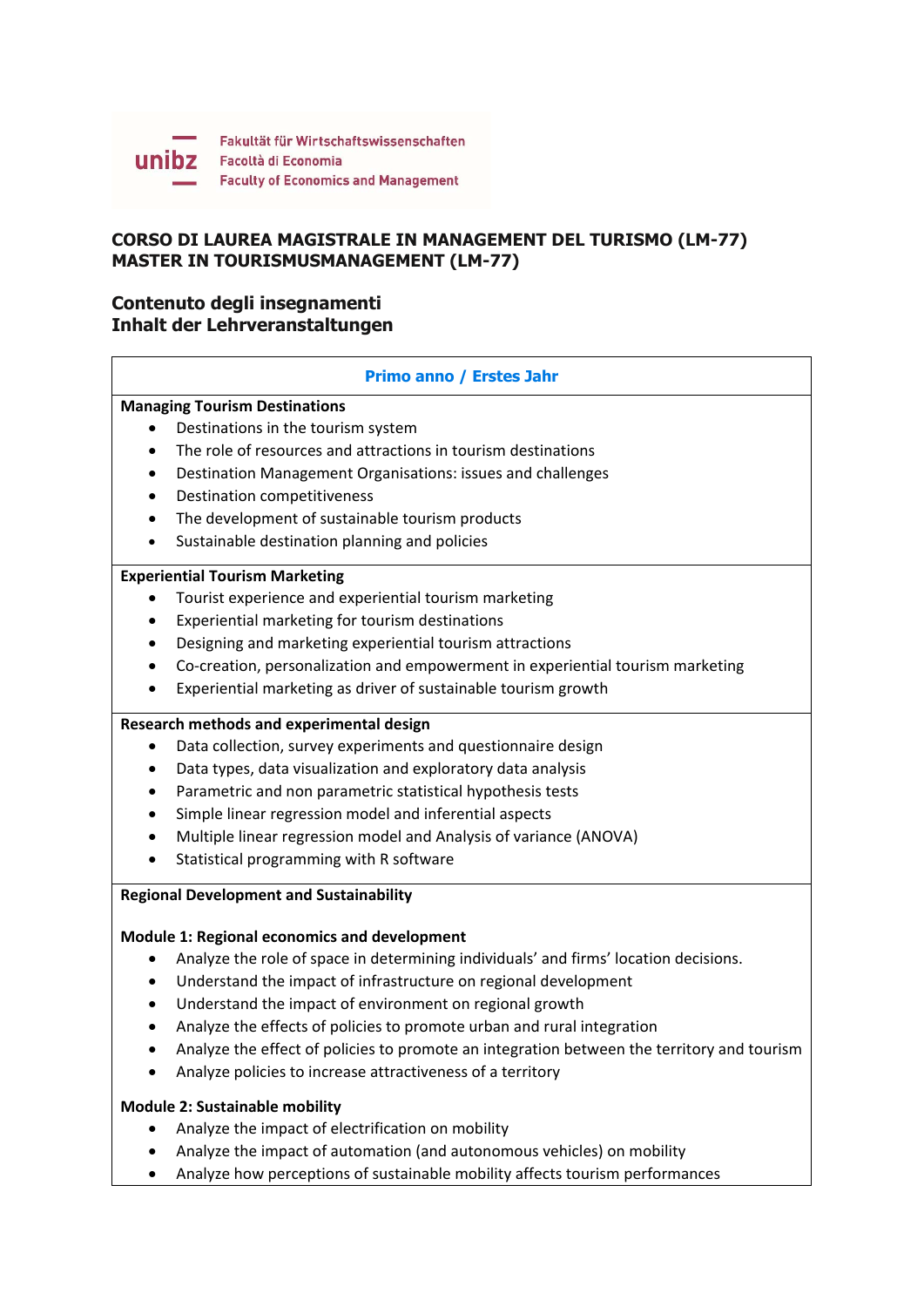- Analyze, from a normative economics standpoint, policies to improve sustainability in the mobility sector
- Analyze, from a positive economics standpoint, policies to improve sustainability in the mobility sector
- Analyze public opinion's attitudes towards sustainable mobility

## **Regional Development and Digitalization**

#### **Module 1: Regional economics and development:**

- Analyze the role of space in determining individuals' and firms' location decisions.
- Understand the impact of infrastructure on regional development
- Understand the impact of environment on regional growth
- Analyze the effects of policies to promote urban and rural integration
- Analyze the effect of policies to promote an integration between the territory and tourism
- Analyze policies to increase attractiveness of a territory

#### **Module 2: Digital economics**

- Analyze the impact of artificial intelligence on intermediation
- Analyze digital platforms and their effects on tourism
- Analyze the sharing economy and its impact on tourism
- Provide a focus on some platforms, such as Air B&B
- Analyze how artificial intelligence affects pricing strategies
- Analyze how artificial intelligence affects horizontal and vertical differentiation strategies.

## **Leadership and Human Resource Management in Tourism**

- Personnel planning in tourism organizations
- Recruitment and its specificities in the area of tourism
- **•** Employee motivation
- Leadership
- Personnel development in tourism organizations
- Personnel Controlling

## **Technological trends and AI in Tourism**

- An introduction to the notion of Artificial Intelligence
- The role of technologies and AI in the hospitality sector
- The role of technologies, AI, virtual and augmented reality in the tourist experience
- Technological trends in tourism intermediaries
- The role of recommender systems in tourism
- Technologies, virtual realities, and AI in tourism marketing
- Ethical issues around AI

## **Secondo anno / Zweites Jahr**

## **Smart Tourism Laboratory**

- Transforming destinations into smart destinations
- Smart cities and tourism
- Smart hotels
- Possible applications of technologies and AI in sustainable tourism development

## **Thesis and Report Writing Skills**

Theses and reports: differences, structures, purposes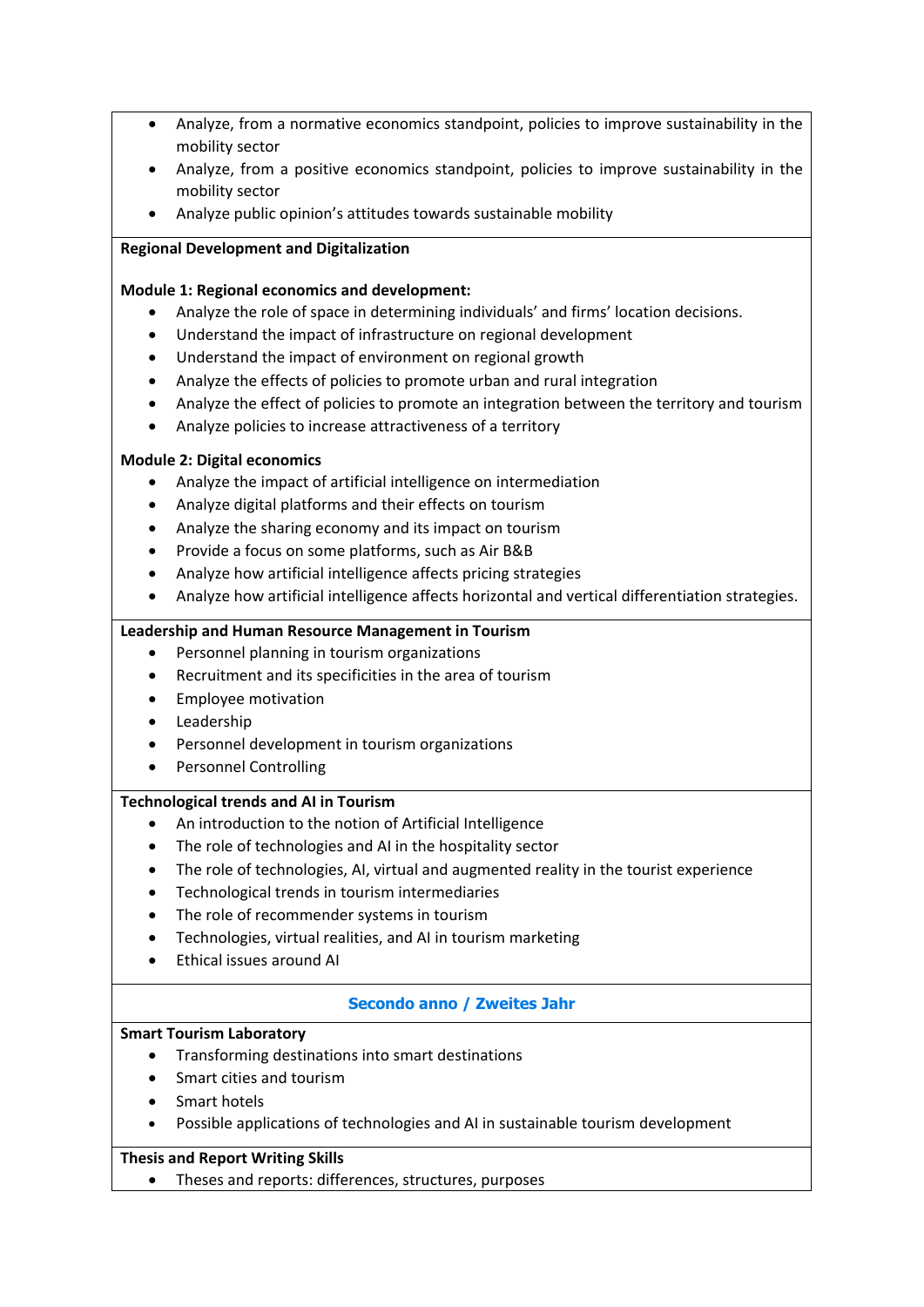- Academic writing styles
- Appropriate language
- In-text citations and reference lists

#### **Revenue Management and Corporate Finance in Tourism**

#### **Module 1: Revenue Management and Customer Profitability**

- Understanding new Business Models and the need to move from product‐ to customer‐ centric strategies
- Revenue management and yield management in the Hotel, Leisure and Travel Industries
- Understanding and applying the new customers' metrics: Customer Profitability, Customer Lifetime Value, Customer Equity
- Customer Analytics for Internal Decision-Making and Control
- Customer Equity for External Reporting and Valuation
- The Rising Impact of Visualization and Artificial Intelligence on Modeling Customer Data

## **Module 2: Corporate Finance for Tourism Businesses**

- Asset Management Analysis for Tourism and Destination Enterprises
- From standard capital budgeting NPV to real option methodologies
- Valuation of ESG investments
- Restructuring: Asset sales and Break‐ups
- Outside Debt Financing of Tourism and Destination Enterprises
- Negotiating Private Debt with Banks and Credit intermediaries
- Real estate leaseback
- Raising capital with Public Debt/Bond
- The role of Fintech and Shadow financial intermediaries
- Outside Equity Financing of Tourism and Destination Enterprises
- Raising Equity Capital (Dilution, Control, Taxes, Liquidity effects)
- Returning cash to shareholders: Dividends and other forms of payments
- Governance issues in Financing Tourism and Destination Enterprises

#### **Data Management and Analytics**

- Predictive analytics through regression and classification methods
- Clustering methods
- Dimension reduction methods
- Model validation and re-sampling
- Geospatial analytics and visualization of spatio-temporal data
- Data management and ethical issues related to big data

#### **Eno‐gastronomic Tourism**

- Experience Economy Concepts
- Consumer Behavior in Wine, Gastronomy and Tourism
- Food and Wine Marketing
- **•** Introduction to Data Analysis
- Applied Research Methods
- Research Project / Case Studies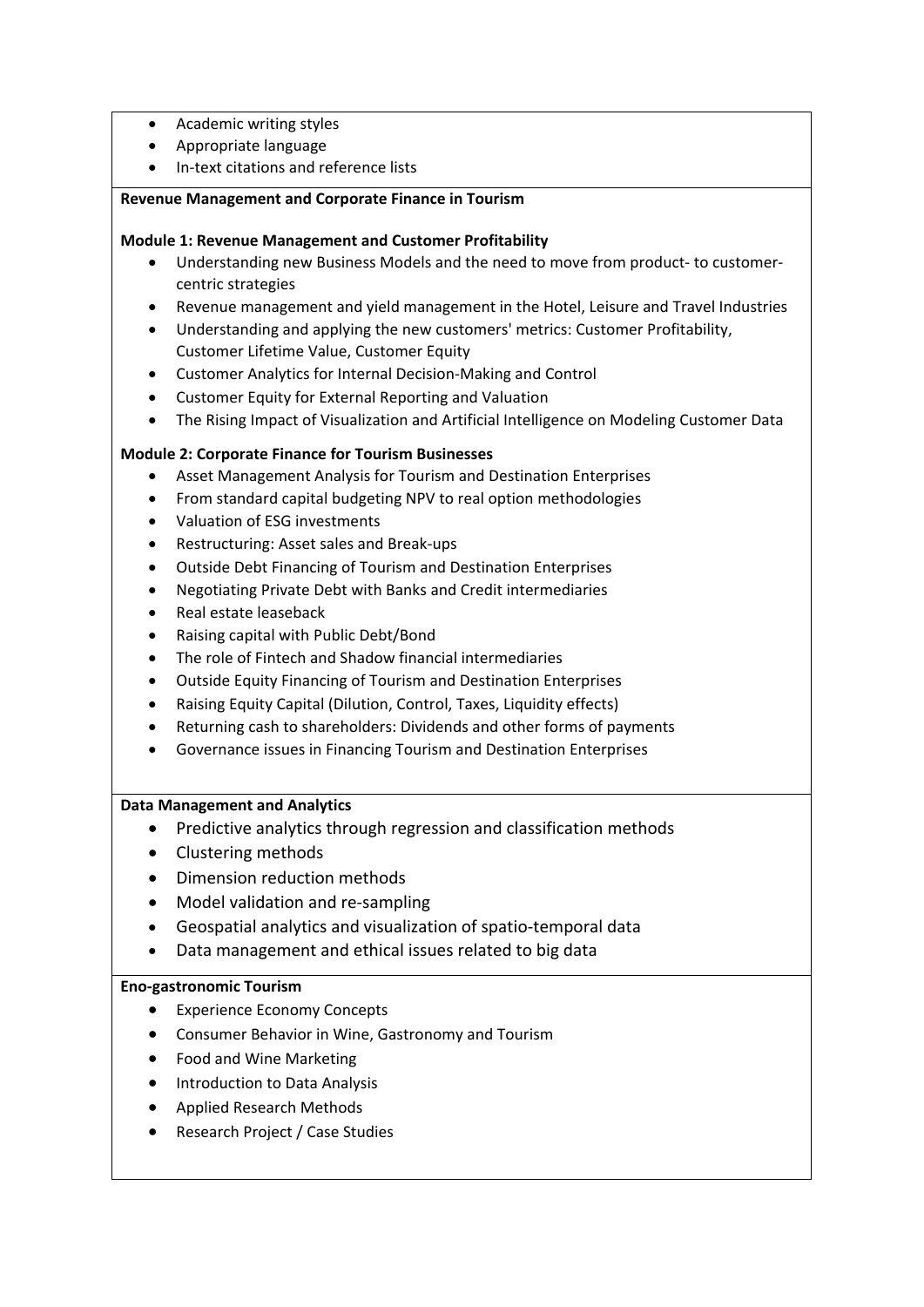#### **Economics of Sustainable Tourism**

- Concepts and Theories of Sustainability
- Indicators of Sustainability in Tourism
- Sustainability Research and Methods Applied to Tourism
- The Economic Dimension of Sustainability in Tourism
- Sustainability Issues: Over‐Tourism, Mobility

#### **Trends and Issues in Tourism Management**

- Climate change and tourism
- **Green consumer behaviour in tourism**
- Crisis management in tourism
- Overtourism
- New forms of business tourism
- Tourism and wellbeing
- Disruptive innovations in tourism

#### **Managing Family Businesses in Tourism**

- Introduction to family business in tourism: resources, and economic and noneconomic goals
- Conceptual models, types and heterogeneity of family firms
- Managing leadership succession in family firms
- Innovation and technology management in family firms
- Managing agency and trust relationships in the family firms
- Professionalization, growth and family business governance

#### **Commercial Practice & Law in Tourism**

- Tourism enterprises as legal entities
- B2C contracts in tourism
- B2B contracts in tourism
- B2C and B2B online contracts
- Data privacy and protection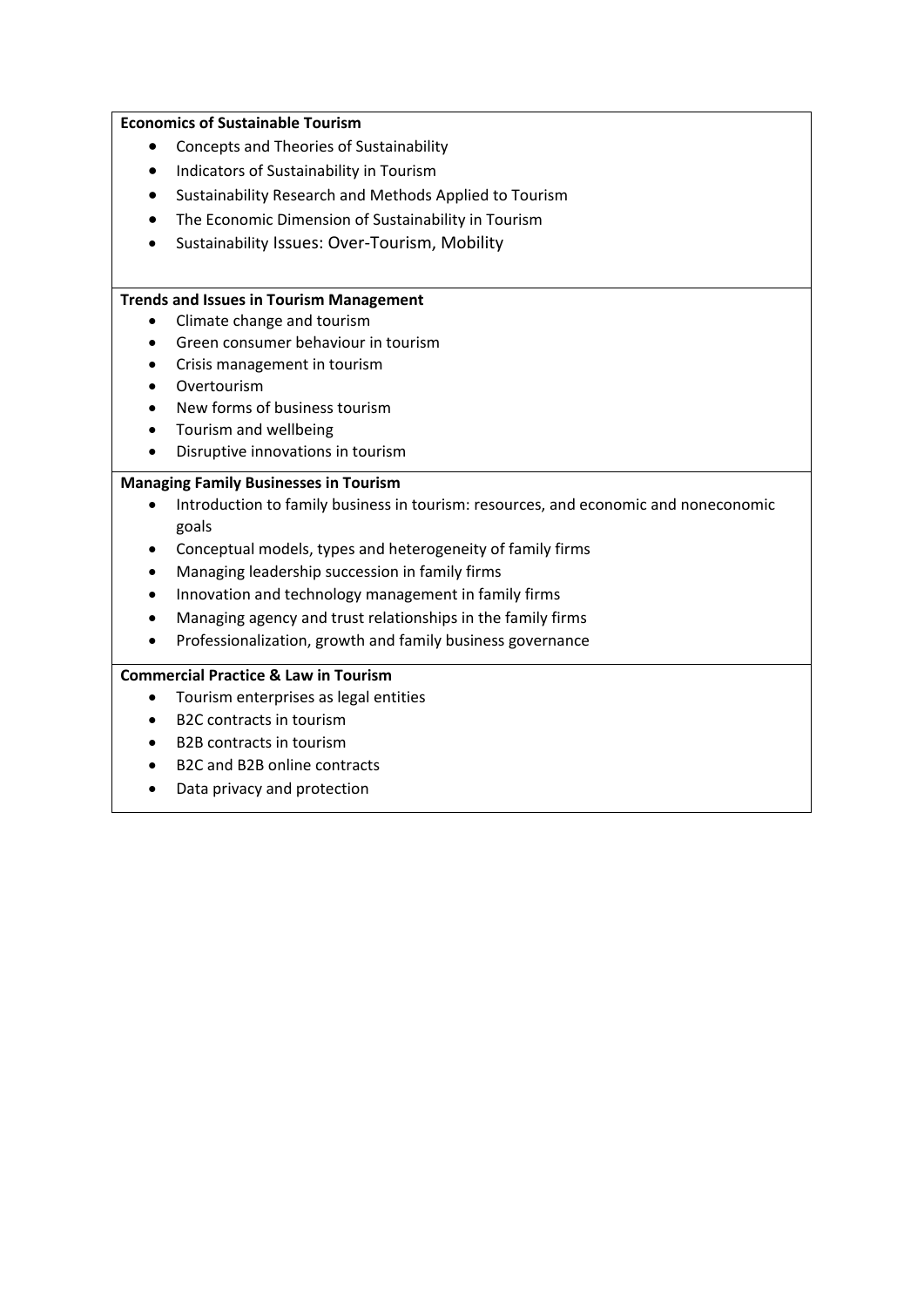| <b>Course title</b>          | <b>Smart Tourism Laboratory</b>              |
|------------------------------|----------------------------------------------|
| <b>Course code</b>           | 31007                                        |
| <b>Scientific sector</b>     | SECS-P/08                                    |
| <b>Degree</b>                | Master in Tourism Management                 |
| Semester and academic year   | 1st Semester 2023/2024                       |
| Year                         | 2nd study year                               |
| <b>Credits</b>               | 9                                            |
| <b>Modular</b>               | <b>No</b>                                    |
|                              |                                              |
| <b>Total lecturing hours</b> | 54                                           |
| <b>Total lab hours</b>       |                                              |
| <b>Total exercise hours</b>  |                                              |
| <b>Attendance</b>            | suggested, but not required                  |
|                              |                                              |
| <b>Prerequisites</b>         | not foreseen                                 |
|                              |                                              |
| <b>Course page</b>           | https://www.unibz.it/en/faculties/economics- |
|                              | management/master-tourism-management/course- |
|                              | offering                                     |

| <b>Specific educational</b> | The course refers to the typical educational activities and                                                                                                                                                                                                                                                                                                                                                              |
|-----------------------------|--------------------------------------------------------------------------------------------------------------------------------------------------------------------------------------------------------------------------------------------------------------------------------------------------------------------------------------------------------------------------------------------------------------------------|
| objectives                  | belongs to the scientific area of Business Administration.                                                                                                                                                                                                                                                                                                                                                               |
|                             | The course is aimed at providing students with a good<br>command of the smart solutions available to tourism<br>businesses and destinations.<br>The course will enable students to develop the<br>competence to apply the knowledge and skills acquired<br>during the previous courses of the Master for the design,<br>development, and implementation of smart solutions to<br>real world cases in the tourism sector. |

| <b>Lecturer</b>                                    | Prof. Dr. Oswin Maurer, Mail: oswin.maurer@unibz.it,<br>Campus Bruneck-Brunico, 1 <sup>st</sup> Floor, Professors Room<br>1.06; https://www.unibz.it/en/faculties/economics-<br>management/academic-staff/person/973-oswin-maurer |
|----------------------------------------------------|-----------------------------------------------------------------------------------------------------------------------------------------------------------------------------------------------------------------------------------|
| <b>Scientific sector of the</b><br><b>lecturer</b> | SECS-P/08                                                                                                                                                                                                                         |
| <b>Teaching language</b>                           | English (to be confirmed)                                                                                                                                                                                                         |
| <b>Office hours</b>                                | https://www.unibz.it/en/timetable/?department=26&degr<br>ee=13009%2C13134                                                                                                                                                         |
| <b>Lecturing assistant</b>                         |                                                                                                                                                                                                                                   |
| <b>Teaching assistant</b>                          |                                                                                                                                                                                                                                   |
| <b>Office hours</b>                                |                                                                                                                                                                                                                                   |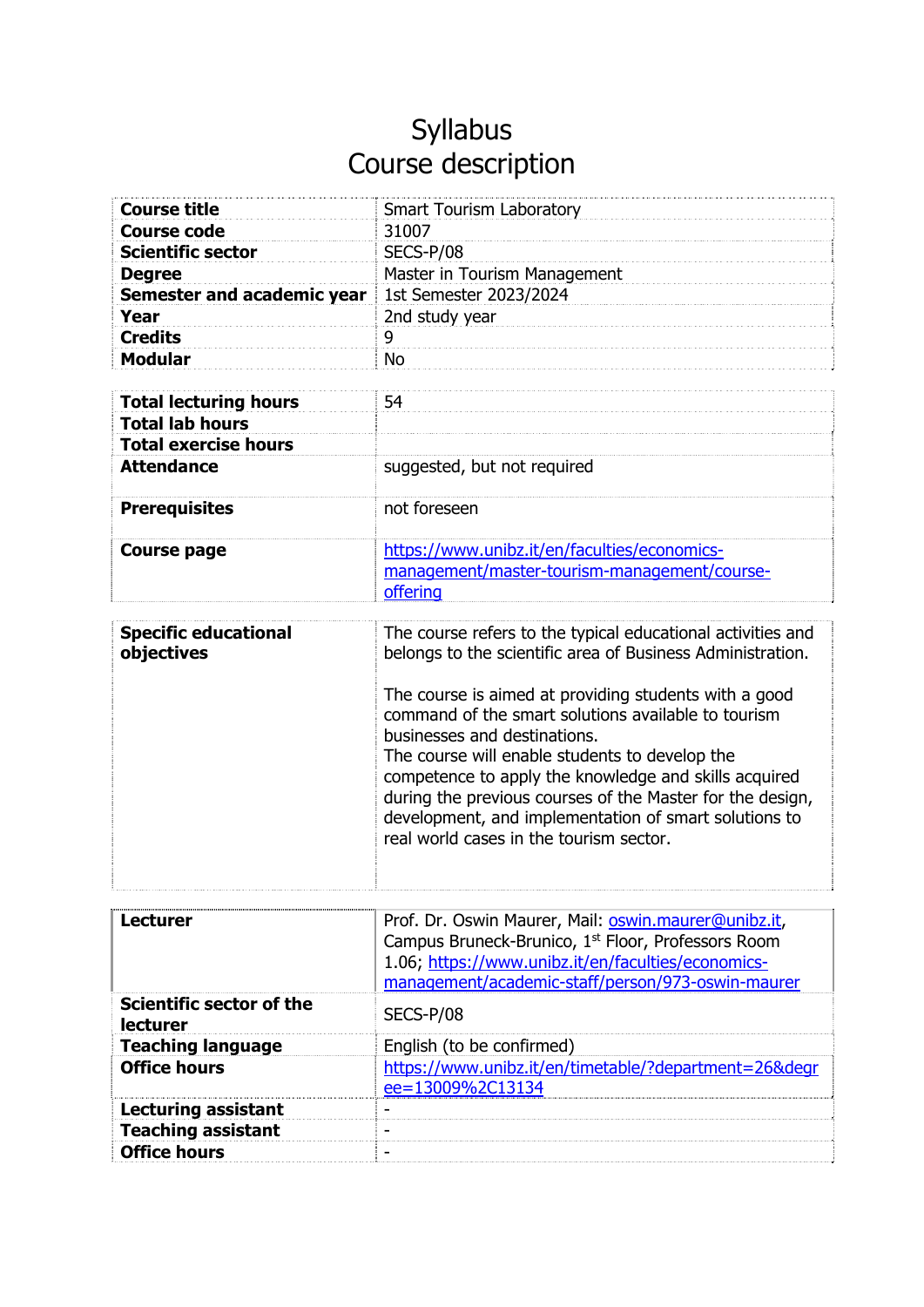| <b>List of topics covered</b> | Applications of technologies and AI in sustainable<br>$\bullet$<br>tourism development<br>Transforming destinations into smart destinations<br>$\bullet$<br>Smart cities and tourism<br>$\bullet$<br>Smart hotels                                                                                                                                                                                                                                                                                                                                                                                                                                                                                                                                                                                                                                                                                                                                                                            |
|-------------------------------|----------------------------------------------------------------------------------------------------------------------------------------------------------------------------------------------------------------------------------------------------------------------------------------------------------------------------------------------------------------------------------------------------------------------------------------------------------------------------------------------------------------------------------------------------------------------------------------------------------------------------------------------------------------------------------------------------------------------------------------------------------------------------------------------------------------------------------------------------------------------------------------------------------------------------------------------------------------------------------------------|
| <b>Teaching format</b>        | Frontal lectures, exercises, labs, and projects                                                                                                                                                                                                                                                                                                                                                                                                                                                                                                                                                                                                                                                                                                                                                                                                                                                                                                                                              |
| <b>Learning outcomes</b>      | The learning outcomes need to refer to the Dublin<br>Descriptors:<br>Knowledge and understanding<br>Upon the successful completion of the course, students<br>will have acquired the following knowledge and<br>understanding:<br>sustainable tourism development systems and the<br>opportunities offered by new technologies<br>models and tools for the management of smart<br>$\bullet$<br>tourism destinations, businesses, and associations<br>The opportunities offered by the digital transition<br>$\bullet$<br>in retrieving the information necessary to<br>understand the consumer and simultaneously<br>manage and stimulate sustainable behaviour.                                                                                                                                                                                                                                                                                                                             |
|                               | Applying knowledge and understanding<br>during the course, students will apply the theories<br>studied in the previous semesters by proposing<br>possible solutions for further development of the<br>companies / destinations under analysis<br>students will be able to propose answers to<br>٠<br>business problems through an interdisciplinary and<br>interpretative vision, adding value to what is the<br>simple transposition of models studied in theory<br>students will be exposed to case studies and will<br>$\bullet$<br>have the opportunity to come into contact with<br>companies operating in the tourism sector on an<br>international scale<br>by working on business cases and coming into<br>$\bullet$<br>contact with companies in the tourism sector<br>(tourist destinations, intermediaries, attractions,<br>hotels and the like), students will be exposed to<br>existing data, which they will learn to analyze in<br>order to make informed business decisions. |
|                               | Making judgments<br>Upon the successful completion of the course, students<br>will have:<br>acquired the ability to select data and use<br>$\bullet$<br>appropriate information in the digital transition of                                                                                                                                                                                                                                                                                                                                                                                                                                                                                                                                                                                                                                                                                                                                                                                 |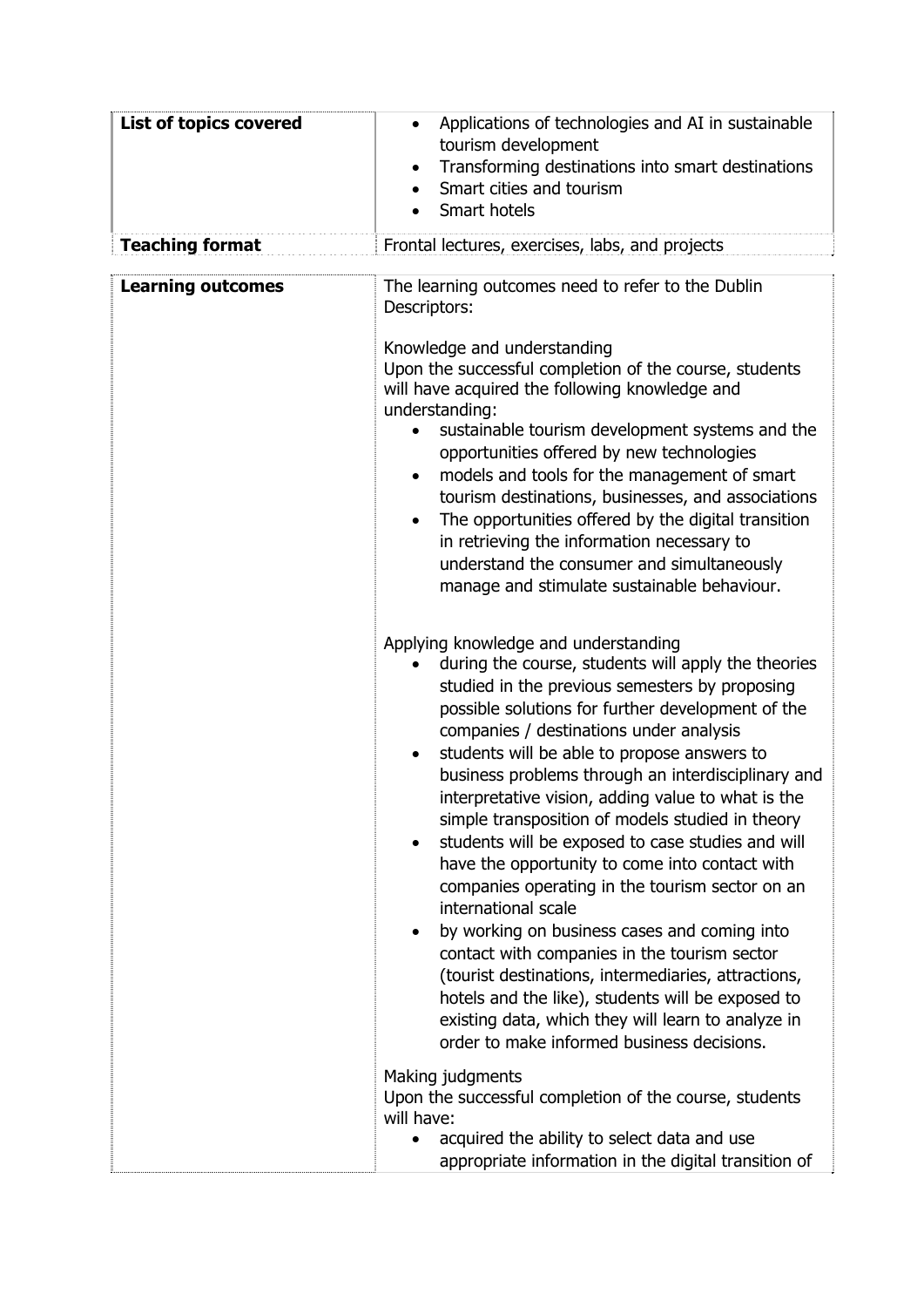| tourism company for the development of<br>sustainable solutions<br>acquired the ability to relate models and empirical<br>evidence in the study of tourism companies,<br>associations, consortia and tourist destinations.                                                                                                        |
|-----------------------------------------------------------------------------------------------------------------------------------------------------------------------------------------------------------------------------------------------------------------------------------------------------------------------------------|
| Communication skills<br>Students will learn to communicate and present smart<br>solutions in a clear way to tourism businesses and<br>destinations - something that might prove very useful in<br>particular to those pursuing a managerial and consulting<br>career.                                                             |
| Learning skills<br>During the course, students will learn to:<br>identify thematic links and to establish<br>relationships between different cases and contexts<br>of analysis, in particular between new technologies<br>and sustainability<br>frame new problems in a systematic way and to<br>generate appropriate taxonomies. |

| <b>Assessment</b>              | The form and quantity of ssessment will be advised short<br>before the start of the semester.<br>The assessment will include a mix of project work and<br>written exam. |
|--------------------------------|-------------------------------------------------------------------------------------------------------------------------------------------------------------------------|
| <b>Assessment language</b>     | English (to be confirmed)                                                                                                                                               |
| <b>Evaluation criteria and</b> | • Project work 40%                                                                                                                                                      |
| criteria for awarding marks    | Exam 60%<br>$\bullet$                                                                                                                                                   |
| <b>Required readings</b>       | Required readings will be uploaded on Reserve Collection.                                                                                                               |
|                                |                                                                                                                                                                         |

| <b>Required readings</b>      | Required readings will be uploaded on Reserve Collection. |
|-------------------------------|-----------------------------------------------------------|
| <b>Supplementary readings</b> | Supplementary readings will be uploaded on Reserve        |
|                               | Collection or distributed in class.                       |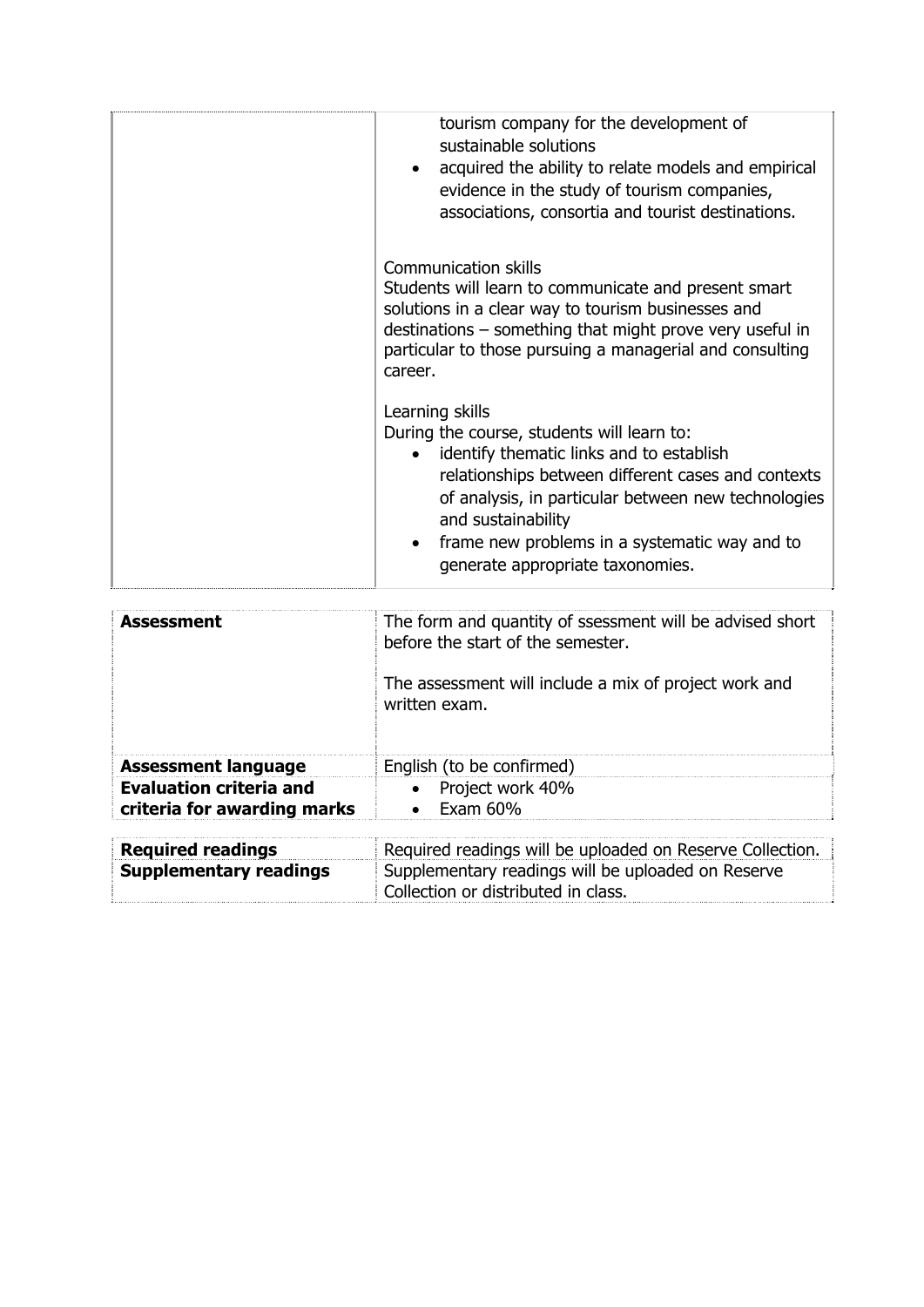| <b>Course title</b>        | Revenue Management and Corporate Finance in Tourism |
|----------------------------|-----------------------------------------------------|
| <b>Course code</b>         | 31009                                               |
| <b>Scientific sector</b>   | SECS-P/07 and SECS-P/09                             |
| <b>Degree</b>              | Master in Tourism Management                        |
| Semester and academic year | 1st and 2nd Semester 2023/2024                      |
| Year                       | 2nd study year                                      |
| <b>Credits</b>             | 12                                                  |
| <b>Modular</b>             | <b>YFS</b>                                          |

| <b>Total lecturing hours</b> | 72.<br>Module 1: 36 Lecturing hours<br>Prof. Massimiliano Bonacchi<br>Module 2: 36 Lecturing hours<br>To be defined<br>Course responsible: Prof. Massimiliano Bonacchi |
|------------------------------|------------------------------------------------------------------------------------------------------------------------------------------------------------------------|
| <b>Total lab hours</b>       |                                                                                                                                                                        |
| <b>Total exercise hours</b>  |                                                                                                                                                                        |
| <b>Attendance</b>            | Although course attendance is not compulsory, it is highly<br>recommended for all sessions.                                                                            |
| <b>Prerequisites</b>         | Not foreseen                                                                                                                                                           |
| <b>Course page</b>           | https://www.unibz.it/en/faculties/economics-<br>management/master-tourism-management/course-<br>offering                                                               |

| <b>Specific educational</b><br>objectives | The course refers to the typical educational activities and<br>belongs to the scientific area of Economics.<br><b>Module 1:</b><br>The module integrates managerial and financial accounting<br>and control techniques in revenue management and<br>customer profitability. Revenue management can be<br>defined as "the art and science of selling the right product<br>to the right customer at the right time for the right price".<br>The module focuses on preparing, evaluating, and<br>interpreting financial and non-financial information for<br>revenue management, external reporting, and valuation of<br>customer profitability in the in the Hospitality, Tourism and<br>Destination Enterprises. |
|-------------------------------------------|-----------------------------------------------------------------------------------------------------------------------------------------------------------------------------------------------------------------------------------------------------------------------------------------------------------------------------------------------------------------------------------------------------------------------------------------------------------------------------------------------------------------------------------------------------------------------------------------------------------------------------------------------------------------------------------------------------------------|
|                                           | <b>Module 2:</b><br>The module is designed to provide an advanced<br>capital structure, capital<br>background<br>to<br>raising<br>transactions, and investments.<br>The module focuses on understanding, evaluating, and<br>interpreting financial instruments used to raise corporate                                                                                                                                                                                                                                                                                                                                                                                                                          |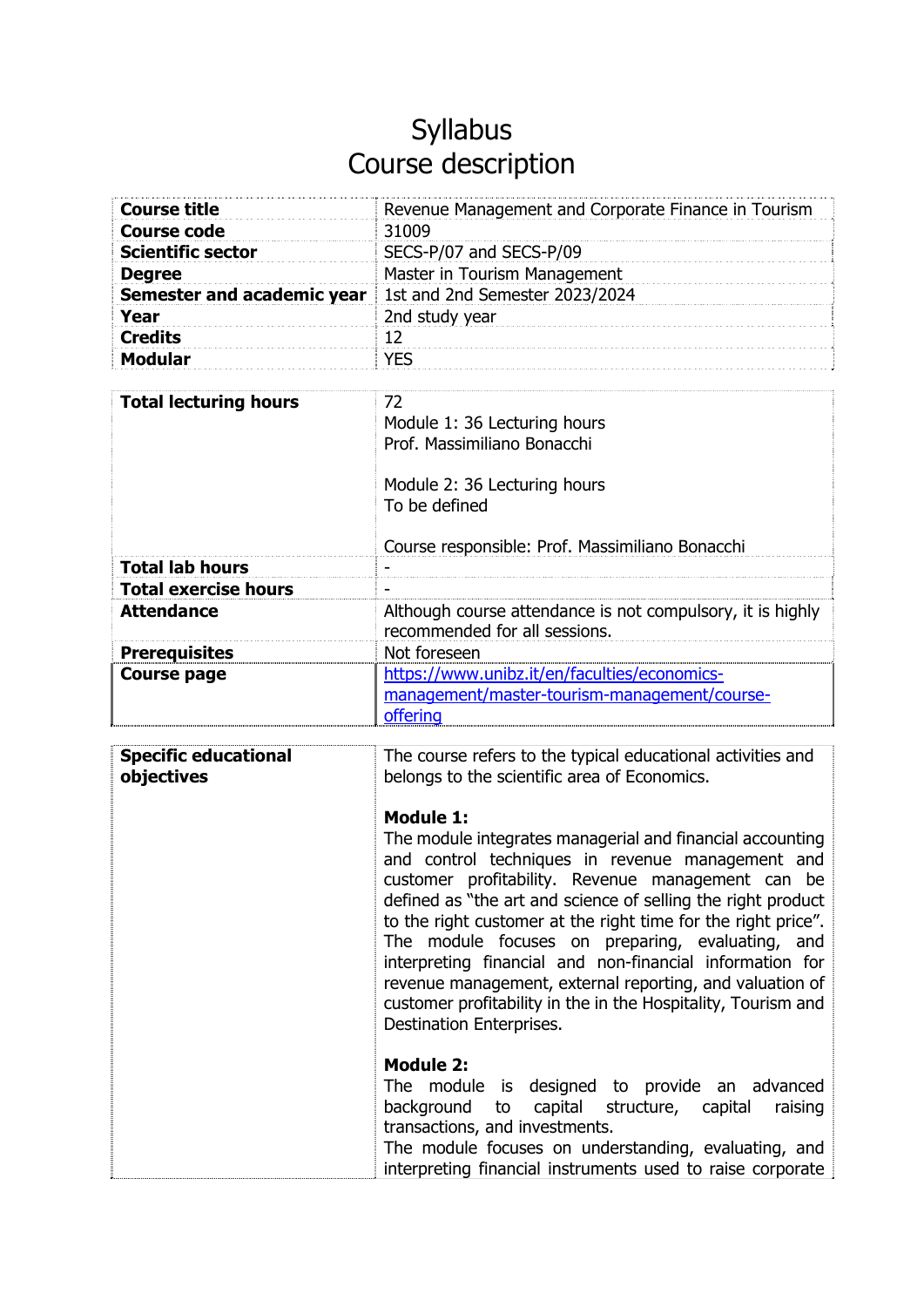|                                                    | financing, financial options for asset management analysis,<br>and the relative effects on governance issues for<br>Hospitality, Tourism and Destination Enterprises.                                                                                                                                                                                                                                                                                                                                                                                                                                                                                                                                       |
|----------------------------------------------------|-------------------------------------------------------------------------------------------------------------------------------------------------------------------------------------------------------------------------------------------------------------------------------------------------------------------------------------------------------------------------------------------------------------------------------------------------------------------------------------------------------------------------------------------------------------------------------------------------------------------------------------------------------------------------------------------------------------|
| <b>Module 1</b><br><b>Lecturer</b>                 | Revenue Management and Customer Profitability<br>Prof. Massimiliano Bonacchi,<br>Massimiliano.Bonacchi@unibz.it, Campus Bozen/Bolzano,<br><b>BZ E.5.12A</b><br>https://www.unibz.it/en/faculties/economics-<br>management/academic-staff/person/35968-massimiliano-<br>bonacchi                                                                                                                                                                                                                                                                                                                                                                                                                             |
| <b>Scientific sector of the</b><br><b>lecturer</b> | SECS-P/07                                                                                                                                                                                                                                                                                                                                                                                                                                                                                                                                                                                                                                                                                                   |
| <b>Teaching language</b>                           | German (to be confirmed)                                                                                                                                                                                                                                                                                                                                                                                                                                                                                                                                                                                                                                                                                    |
| <b>Office hours</b>                                | https://www.unibz.it/en/timetable/?department=26&degr<br>ee=13009%2C13134                                                                                                                                                                                                                                                                                                                                                                                                                                                                                                                                                                                                                                   |
| <b>List of topics covered</b>                      | Topics covered in M1 include:<br>New Business Models and the need to move from<br>$\bullet$<br>product to customer-centric strategies<br>Revenue management and yield management in the<br>$\bullet$<br>Hospitality, Tourism and Destination Enterprises.<br>Understanding the new customers' metrics: Customer<br>$\bullet$<br>Profitability, Customer Lifetime Value, Customer Equity.<br>Customer analytics for internal decision-making and<br>$\bullet$<br>control<br>Customer Equity for external reporting and valuation<br>$\bullet$<br>The rising impact of Artificial Intelligence on modeling<br>$\bullet$<br>data in the<br>Hospitality, Tourism<br>customer<br>and<br>Destination Enterprises. |
| <b>Teaching format</b>                             | module<br>combines<br>in-class explanation<br>the<br>The.<br>0f<br>background<br>problem-solving<br>material,<br>and<br>case<br>discussions. Presentations and interactive discussions are<br>the main teaching methods used in this course.<br>Students are expected to participate actively in class work,<br>which will give them the opportunity to apply theoretical<br>concepts to realistic business-related situations.                                                                                                                                                                                                                                                                             |
| <b>Module 2</b>                                    | Corporate Finance for Tourism Businesses                                                                                                                                                                                                                                                                                                                                                                                                                                                                                                                                                                                                                                                                    |
| <b>Lecturer</b>                                    | To be defined                                                                                                                                                                                                                                                                                                                                                                                                                                                                                                                                                                                                                                                                                               |
| <b>Scientific sector of the</b><br><b>lecturer</b> | SECS-P/09                                                                                                                                                                                                                                                                                                                                                                                                                                                                                                                                                                                                                                                                                                   |

| <b>Teaching language</b> | English (to be confirmed)                                                                                                                                  |
|--------------------------|------------------------------------------------------------------------------------------------------------------------------------------------------------|
| <b>Office hours</b>      | https://www.unibz.it/en/timetable/?department=26&degr<br>ee=13009%2C13134                                                                                  |
| List of topics covered   | 1) Asset Management Analysis for Tourism<br>and<br><b>Destination Enterprises</b><br>• From standard capital budgeting NPV to real option<br>methodologies |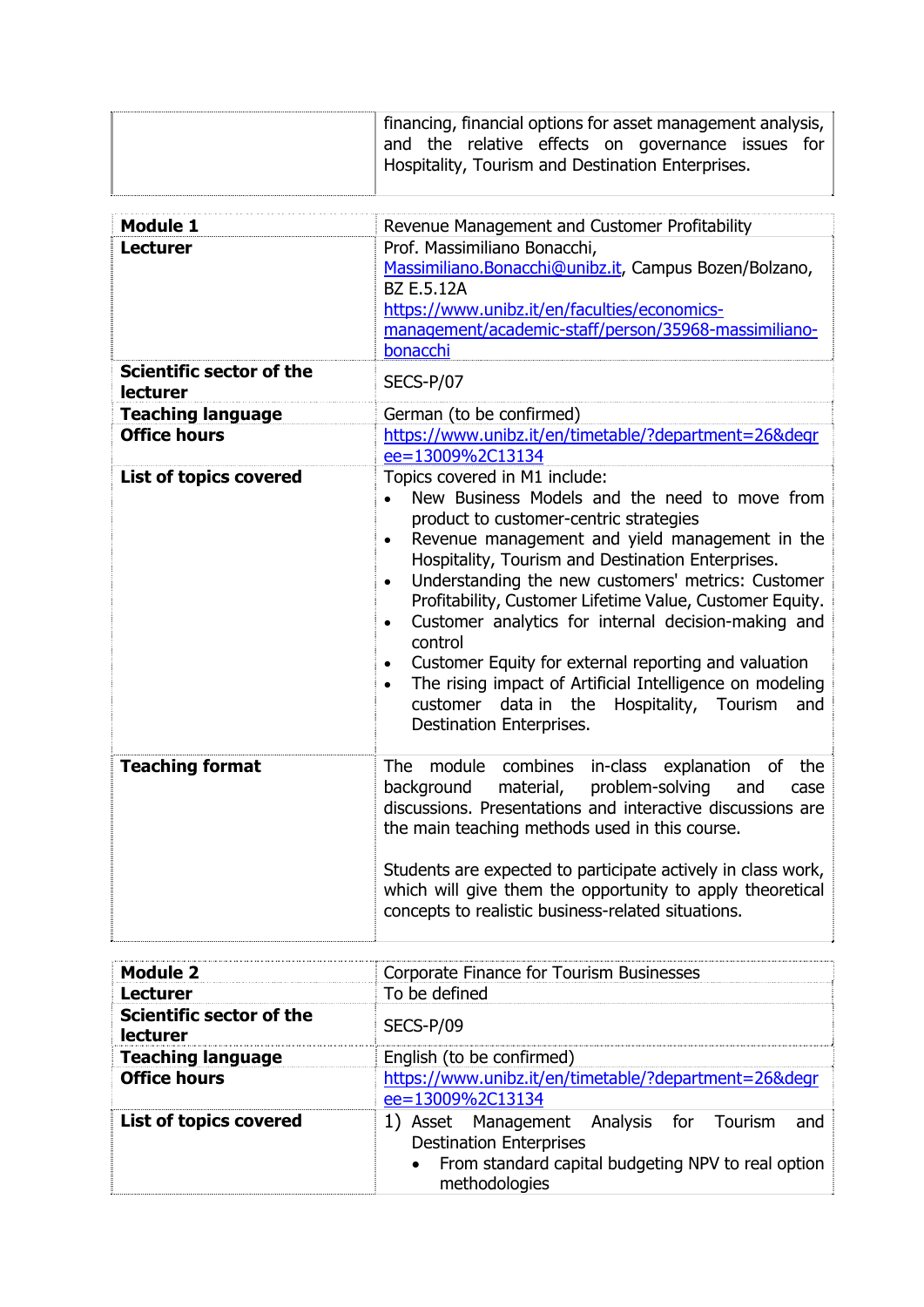|                        | Valuation of ESG investments<br>Restructuring: Asset sales and Break-ups<br>2) Outside Debt Financing of Tourism and Destination<br><b>Enterprises</b><br>Negotiating Private Debt with Banks and Credit<br><b>intermediaries</b><br>Real estate leaseback<br>Raising capital with Public Debt/Bond<br>The role of Fintech and Shadow<br>financial<br>intermediaries<br>3) Outside Equity Financing of Tourism and Destination<br>Enterprises<br>Raising Equity Capital (Dilution, Control, Taxes,<br>Liquidity effects)<br>Returning cash to shareholders: Dividends and<br>other forms of payments<br>4) Governance issues in Financing<br>Tourism<br>and<br><b>Destination Enterprises</b> |
|------------------------|-----------------------------------------------------------------------------------------------------------------------------------------------------------------------------------------------------------------------------------------------------------------------------------------------------------------------------------------------------------------------------------------------------------------------------------------------------------------------------------------------------------------------------------------------------------------------------------------------------------------------------------------------------------------------------------------------|
| <b>Teaching format</b> | The module combines in-class explanation of the<br>material,<br>problem-solving<br>background<br>and<br>case<br>discussions. Presentations and interactive discussions are<br>the main teaching methods used in this course.<br>Students are expected to participate actively in class work,<br>which will give them the opportunity to apply theoretical<br>concepts to realistic business-related situations.                                                                                                                                                                                                                                                                               |

| <b>Learning outcomes</b> | The learning outcomes of M1 Revenue Management and<br>Customer Profitability are the following.                                                                                                                                                                                                                                                                                 |
|--------------------------|---------------------------------------------------------------------------------------------------------------------------------------------------------------------------------------------------------------------------------------------------------------------------------------------------------------------------------------------------------------------------------|
|                          | Knowledge and understanding:<br>Knowledge and understanding of the economic and<br>accounting principles pertinent to revenue and profit<br>management.                                                                                                                                                                                                                         |
|                          | Knowledge and understanding of managerial<br>dilemma's related to customer profitability.                                                                                                                                                                                                                                                                                       |
|                          | Applying knowledge and understanding:<br>Ability to apply advanced management and financial<br>accounting concepts and techniques in Hospitality,<br>Tourism and Destination Enterprises.<br>Ability to integrate financial information with non-<br>$\bullet$<br>financial information to effectively support managerial<br>decision-making and external reporting of customer |
|                          | profitability in the Hospitality, Tourism and Destination<br>Enterprises.                                                                                                                                                                                                                                                                                                       |
|                          | Ability to apply economic and principles of demand and<br>$\bullet$<br>supply to revenue management in Hospitality, Tourism<br>and Destination Enterprises, addressing sources of                                                                                                                                                                                               |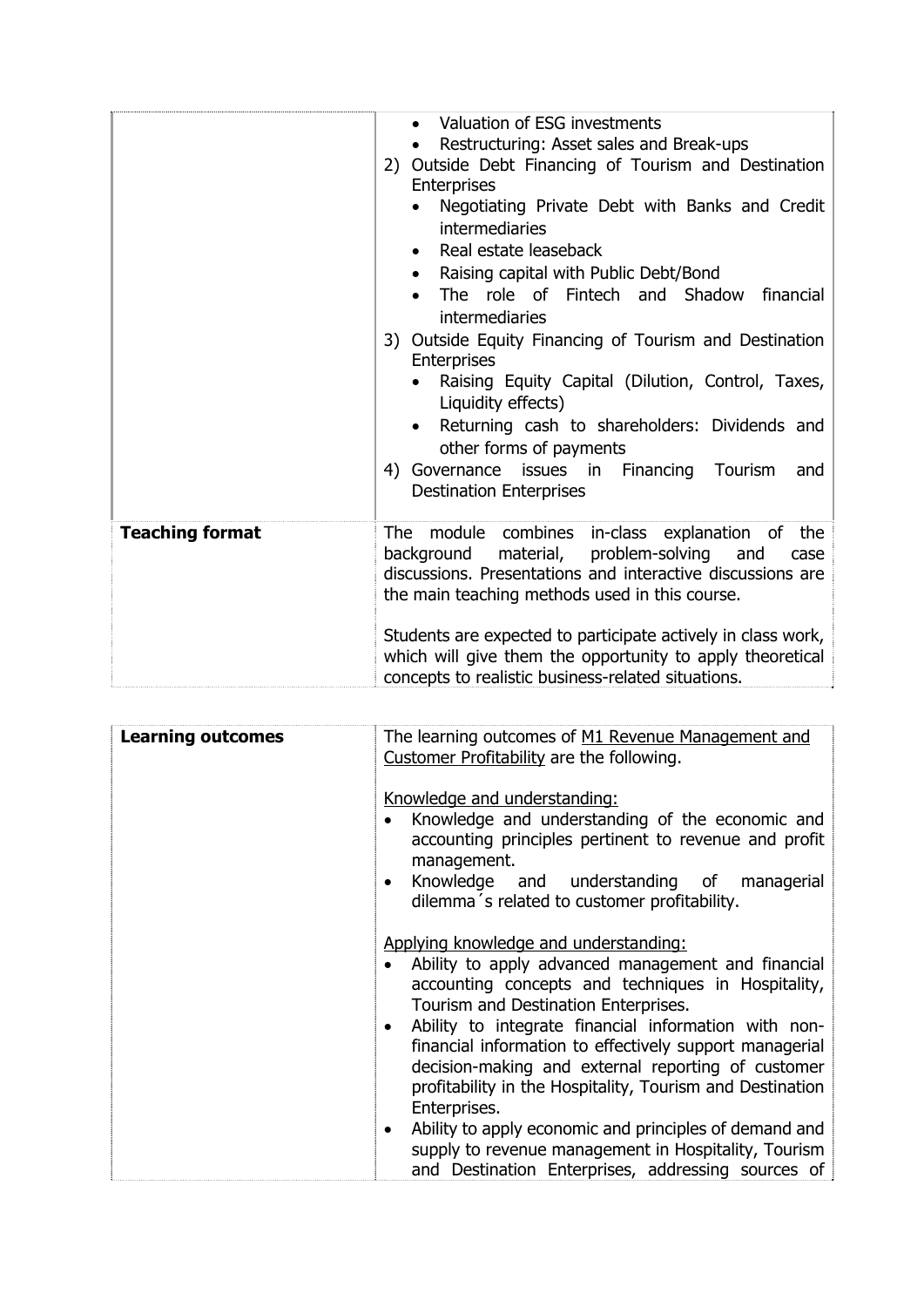|                   | revenue, inventory control, pricing decisions, customer<br>relationships.<br>Making judgments:<br>Evaluate<br>and<br>analyze revenue improvement<br>opportunities where capacity or prices can be changed<br>to better match supply with demand.<br>Ability to search for, evaluate and suggest appropriate<br>$\bullet$<br>analytical frameworks to diagnose and formulate<br>tactical<br>pricing<br>decisions<br>to<br>sell<br>the<br>right<br>product/service, to the right customer, at the right<br>price, through the right channel, and at the right time.<br>Communication skills:<br>Preparation and analysis of managerial reports that<br>help forecasting demand, segmenting customers, and<br>allocating capacity or customizing price offers to each<br>distinct customer segment such that the firm's profits<br>are maximized.<br>Ability to present in oral and written form an analysis<br>$\bullet$<br>of business solutions in response to specific issues<br>related to revenue management and customer<br>profitability.<br>Learning skills:<br>Ability to analyse complex business settings and apply<br>appropriate problem solving, computational<br>and<br>communication skills.<br>The learning outcomes of M2 Corporate Finance for<br>Tourism Businesses have to be defined. |
|-------------------|-----------------------------------------------------------------------------------------------------------------------------------------------------------------------------------------------------------------------------------------------------------------------------------------------------------------------------------------------------------------------------------------------------------------------------------------------------------------------------------------------------------------------------------------------------------------------------------------------------------------------------------------------------------------------------------------------------------------------------------------------------------------------------------------------------------------------------------------------------------------------------------------------------------------------------------------------------------------------------------------------------------------------------------------------------------------------------------------------------------------------------------------------------------------------------------------------------------------------------------------------------------------------------------------------------------|
| <b>Assessment</b> | For students that actively engage in course activities, the<br>course ( $M1 + M2$ ) evaluation is based on a combination of:<br>Presentation of problems and case studies in small<br>groups<br>Final Exam: combination of multiple choice and essay<br>$\bullet$<br>questions<br>These assessments are intended to gauge how well<br>students understand the material covered throughout the<br>(comprehension)<br>and<br>the<br>interconnections<br>course<br>(integration) among various topics.<br>The case studies measure the student's ability to search for<br>the relevant economic information that apply to a specific<br>business problem, stimulate them to analyse the problem<br>and provide managerial recommendations to address it.<br>Presentations allow the discussion of the solutions<br>suggested in an interactive way.                                                                                                                                                                                                                                                                                                                                                                                                                                                          |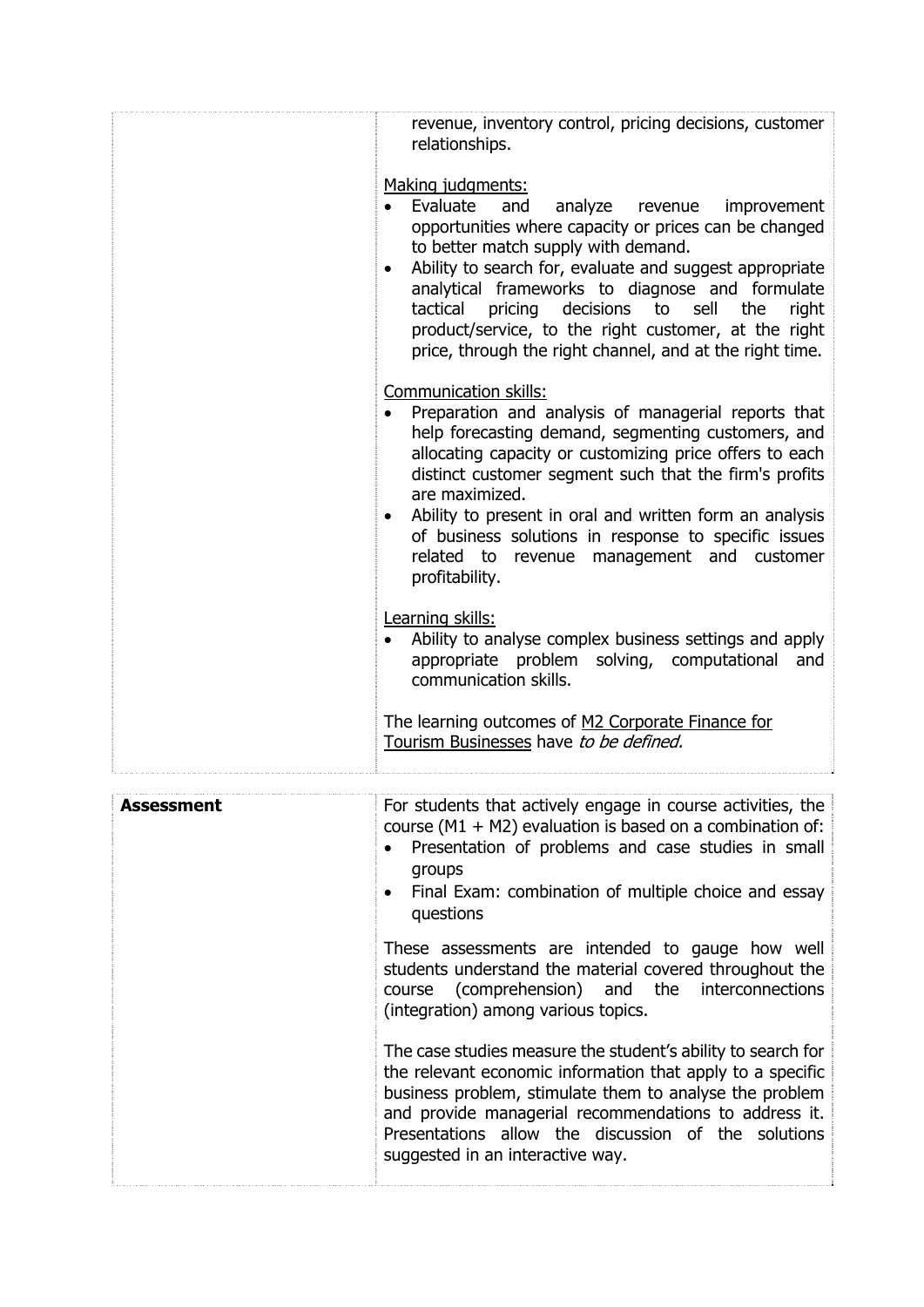|                                                               | Project work and classroom contributions are valid for 1<br>academic year and cannot be carried over beyond that<br>timeframe.                                                                                              |
|---------------------------------------------------------------|-----------------------------------------------------------------------------------------------------------------------------------------------------------------------------------------------------------------------------|
| <b>Assessment language</b>                                    | German and English (to be confirmed)                                                                                                                                                                                        |
| <b>Evaluation criteria and</b><br>criteria for awarding marks | Attending students that actively engage in course<br>activities can combine:<br>Presentation of case studies in small groups<br>Separate Final Exam (combination of multiple choice<br>and essay questions) of both modules |
|                                                               | Non-attending students:<br>Separate Final Exam (combination of multiple choice<br>and essay questions) of both modules: 100%                                                                                                |
|                                                               | Students must pass the Final Exam of both modules to<br>have a passing grade in the course.                                                                                                                                 |
|                                                               |                                                                                                                                                                                                                             |
| <b>Required readings</b>                                      | The detailed list of required course readings and learning<br>material is announced by the beginning of the course.                                                                                                         |
| <b>Supplementary readings</b>                                 |                                                                                                                                                                                                                             |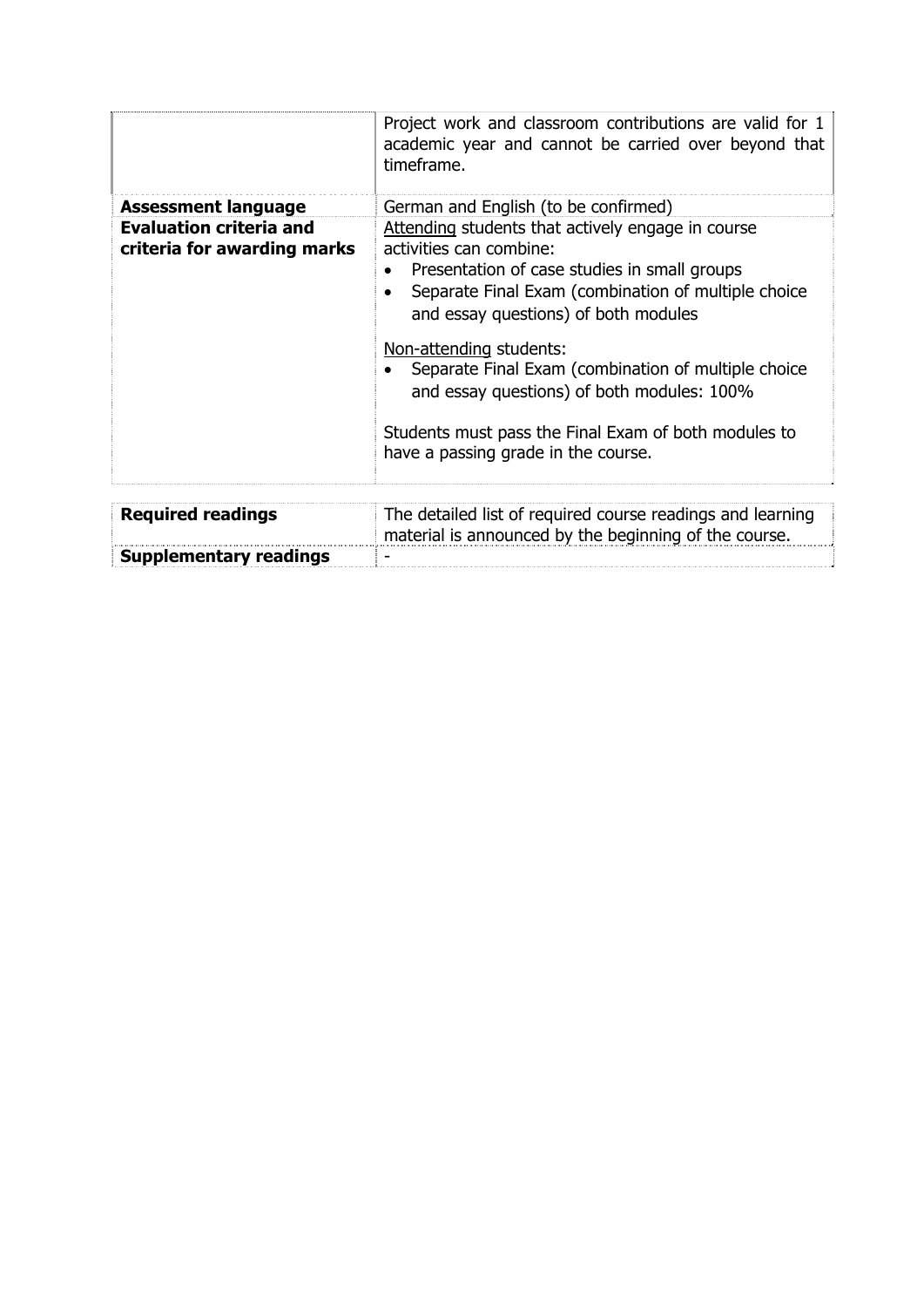| <b>Course title</b>          | <b>Enogastronomic Tourism</b>                |
|------------------------------|----------------------------------------------|
| <b>Course code</b>           | 31011                                        |
| <b>Scientific sector</b>     | <b>AGR/01</b>                                |
| <b>Degree</b>                | Master in Tourism Management                 |
| Semester and academic year   | 1st Semester 2023/2024                       |
| Year                         | 2nd study year                               |
| <b>Credits</b>               | 6                                            |
| <b>Modular</b>               | <b>No</b>                                    |
|                              |                                              |
| <b>Total lecturing hours</b> | 36                                           |
| <b>Total lab hours</b>       |                                              |
| <b>Total exercise hours</b>  |                                              |
| <b>Attendance</b>            | suggested, but not required                  |
|                              |                                              |
| <b>Prerequisites</b>         | not foreseen                                 |
|                              |                                              |
| <b>Course page</b>           | https://www.unibz.it/en/faculties/economics- |
|                              | management/master-tourism-management/course- |
|                              | offering                                     |

| <b>Specific educational</b><br>objectives          | The course refers to the complementary educational<br>activities chosen by the student.<br>The course refers to the typical educational activities and<br>belongs to the scientific area of Business Administration.<br>The objective of the course is to teach specific knowledge<br>on the subject, general scientific methods and content as<br>well as acquiring specific job-related competences.<br>The course content is structured as follows: Theoretical<br>basics; Geographical Indications and regional branding;<br>relevance of regional; research approaches and examples |
|----------------------------------------------------|------------------------------------------------------------------------------------------------------------------------------------------------------------------------------------------------------------------------------------------------------------------------------------------------------------------------------------------------------------------------------------------------------------------------------------------------------------------------------------------------------------------------------------------------------------------------------------------|
|                                                    | from wine tourism; theory and statistical analysis of<br>empirical data; excursion on culinary and wine tourism;<br>course project with application of statistical methods for<br>data analysis.                                                                                                                                                                                                                                                                                                                                                                                         |
|                                                    |                                                                                                                                                                                                                                                                                                                                                                                                                                                                                                                                                                                          |
| <b>Lecturer</b>                                    | Dr. Isabel Schäufele- Elbers,<br>IsabelMarie.SchaeufeleElbers@unibz.it, Campus Bruneck-<br>Brunico, 1st Floor, Office 1.08<br>https://www.unibz.it/en/faculties/economics-<br>management/academic-staff/person/46591-isabel-<br>schaeufele-elbers                                                                                                                                                                                                                                                                                                                                        |
| <b>Scientific sector of the</b><br><b>lecturer</b> | <b>AGR/01</b>                                                                                                                                                                                                                                                                                                                                                                                                                                                                                                                                                                            |
| <b>Teaching language</b>                           | German (to be confirmed)                                                                                                                                                                                                                                                                                                                                                                                                                                                                                                                                                                 |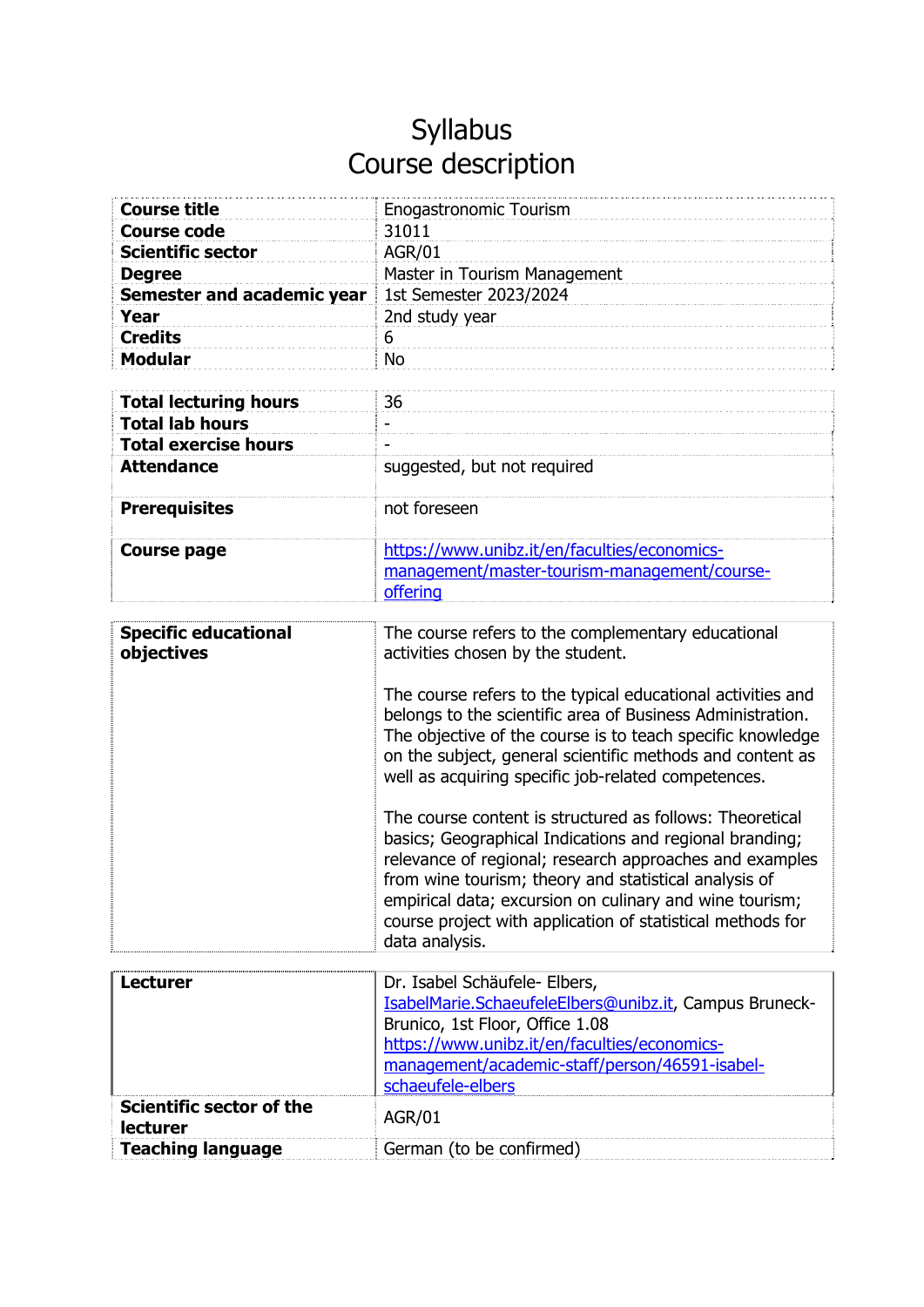| <b>Office hours</b>                              | https://www.unibz.it/en/timetable/?department=26&degr                                                                                                                                                                                                                                                                                                                                                                                                                                                                                                                                                                                                                                                                                                                                                                                                                                                                                                                                                                                                                                                                                                                                                                                                                                                                                                                                                                                                                                                                                                          |
|--------------------------------------------------|----------------------------------------------------------------------------------------------------------------------------------------------------------------------------------------------------------------------------------------------------------------------------------------------------------------------------------------------------------------------------------------------------------------------------------------------------------------------------------------------------------------------------------------------------------------------------------------------------------------------------------------------------------------------------------------------------------------------------------------------------------------------------------------------------------------------------------------------------------------------------------------------------------------------------------------------------------------------------------------------------------------------------------------------------------------------------------------------------------------------------------------------------------------------------------------------------------------------------------------------------------------------------------------------------------------------------------------------------------------------------------------------------------------------------------------------------------------------------------------------------------------------------------------------------------------|
|                                                  | ee=13009%2C13134                                                                                                                                                                                                                                                                                                                                                                                                                                                                                                                                                                                                                                                                                                                                                                                                                                                                                                                                                                                                                                                                                                                                                                                                                                                                                                                                                                                                                                                                                                                                               |
| <b>Lecturing assistant</b>                       |                                                                                                                                                                                                                                                                                                                                                                                                                                                                                                                                                                                                                                                                                                                                                                                                                                                                                                                                                                                                                                                                                                                                                                                                                                                                                                                                                                                                                                                                                                                                                                |
| <b>Teaching assistant</b><br><b>Office hours</b> |                                                                                                                                                                                                                                                                                                                                                                                                                                                                                                                                                                                                                                                                                                                                                                                                                                                                                                                                                                                                                                                                                                                                                                                                                                                                                                                                                                                                                                                                                                                                                                |
| <b>List of topics covered</b>                    | Consumer behavior in food and wine<br>$\bullet$                                                                                                                                                                                                                                                                                                                                                                                                                                                                                                                                                                                                                                                                                                                                                                                                                                                                                                                                                                                                                                                                                                                                                                                                                                                                                                                                                                                                                                                                                                                |
|                                                  | Gastronomy and Tourism<br>$\bullet$<br>Food and Wine Marketing<br>$\bullet$<br><b>Introduction to Data Analysis</b><br>$\bullet$<br>Applied Research Methods<br>$\bullet$<br>Research Project on consumer behaviour in<br>gastronomy and wine tourism                                                                                                                                                                                                                                                                                                                                                                                                                                                                                                                                                                                                                                                                                                                                                                                                                                                                                                                                                                                                                                                                                                                                                                                                                                                                                                          |
| <b>Teaching format</b>                           | Frontal lectures, exercises, student project                                                                                                                                                                                                                                                                                                                                                                                                                                                                                                                                                                                                                                                                                                                                                                                                                                                                                                                                                                                                                                                                                                                                                                                                                                                                                                                                                                                                                                                                                                                   |
| <b>Learning outcomes</b>                         | Knowledge and understanding:<br>- Theoretical foundations of food and wine tourism.<br>- Relevance of local products for tourism and tourism<br>development<br>- The importance of local products, gastronomy and wine<br>in decisions related to visitor demand<br>- Social and economic factors in the development of local<br>product markets and tourist experiences<br>- Economic importance of local value chains<br>- Importance of local food and wine in destination<br>development concepts<br>- Research approaches and examples related to wine and<br>culinary tourism<br>Applying knowledge and understanding:<br>- apply and interpret theoretical concepts and relevant<br>empirical analyses and their results within a given context<br>- formulate relevant hypotheses and research questions in<br>order to determine consumers' behaviour related to<br>gastronomy and wine tourism<br>- collecting empirical data through consumer surveys and<br>using them as a base for quantitative and analyses<br>Making Judgments:<br>The ability to critically assess and evaluate<br>-existing research in particular with respect to their<br>applicability in practice<br>-relevant instruments intended to promote gastronomy<br>and wine tourism in particular with respect to their<br>effectiveness<br>-data collectability and measurability issues when<br>designing a survey<br>Communication:<br>The communication of knowledge, empirical methods of<br>analysis and research results with respect to gastronomy<br>and wine tourism |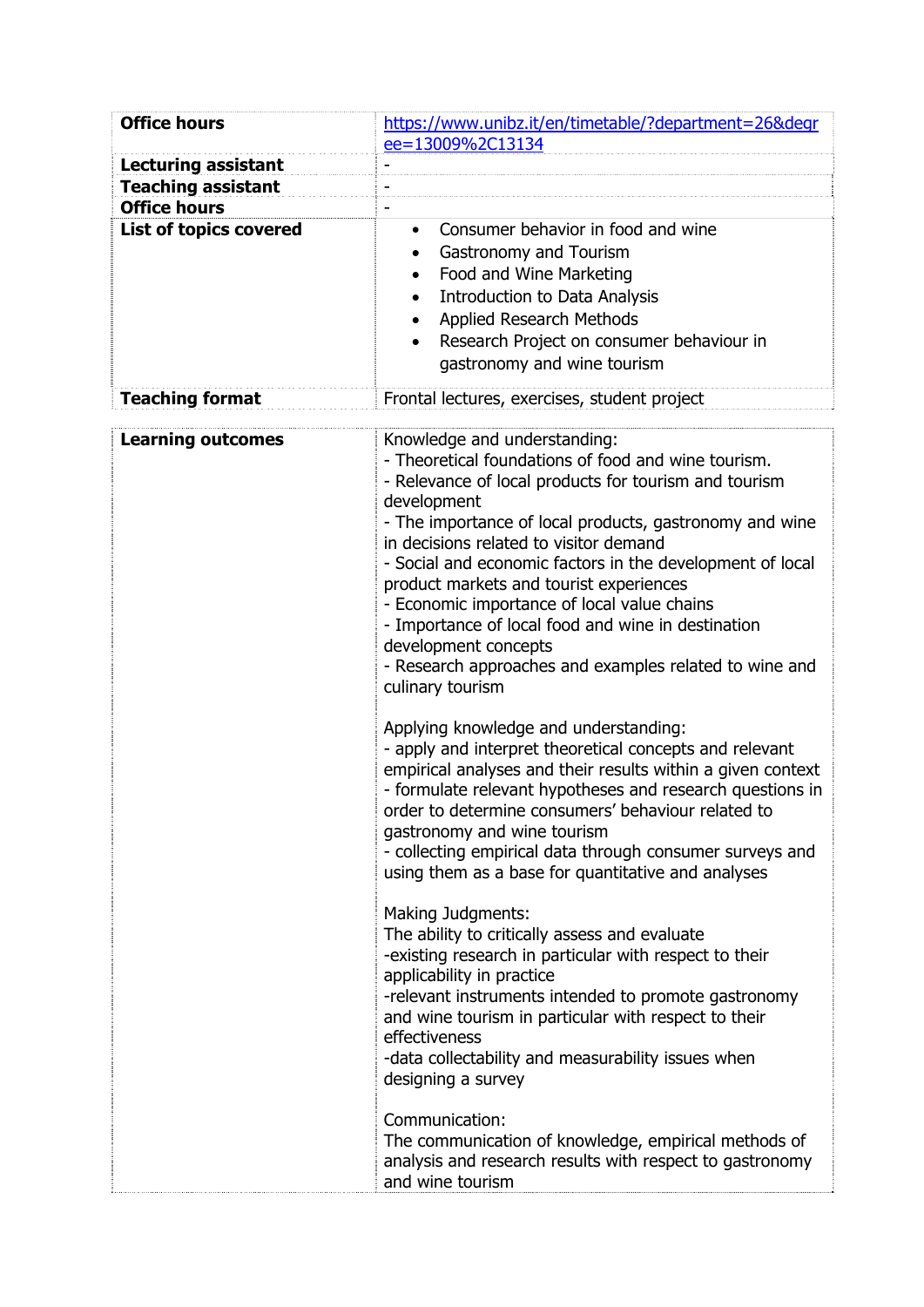|                                                               | Learning Skills:<br>Ability to link theoretical concepts and empirical results.<br>Interpret and relate research questions and available<br>literature research. Ability to autonomously extend the<br>knowledge acquired during the course (lecture, term<br>project) by reading and understanding related scientific<br>research and analysis. |
|---------------------------------------------------------------|--------------------------------------------------------------------------------------------------------------------------------------------------------------------------------------------------------------------------------------------------------------------------------------------------------------------------------------------------|
| <b>Assessment</b>                                             | A) Attending Students:                                                                                                                                                                                                                                                                                                                           |
|                                                               | - Written examination: 60 %<br>- Project work: 40 %                                                                                                                                                                                                                                                                                              |
|                                                               | The project work is the design of a consumer study<br>(survey design, data collection, data analysis). The project<br>work consists of a 10-page seminar paper and an oral<br>presentation. The project work is carried out as group<br>work.                                                                                                    |
|                                                               | The 15-minute presentation of the seminar paper will take<br>place during the lectures.                                                                                                                                                                                                                                                          |
|                                                               | The 5-page seminar paper must be submitted at least<br>three days before the oral presentation.                                                                                                                                                                                                                                                  |
|                                                               | B) Non-attending students:                                                                                                                                                                                                                                                                                                                       |
|                                                               | Same as for attending students.                                                                                                                                                                                                                                                                                                                  |
|                                                               | NOTE: Project work is valid for 1 academic year and<br>cannot be carried over beyond that time-frame for both<br>attending and non-attending students.                                                                                                                                                                                           |
| <b>Assessment language</b>                                    | German (to be confirmed)                                                                                                                                                                                                                                                                                                                         |
| <b>Evaluation criteria and</b><br>criteria for awarding marks | All students enrolled in the course are admitted to the<br>standard assessment described below.                                                                                                                                                                                                                                                  |
|                                                               | Relevant for the written exam: clarity of answers, mastery<br>of terminology related to the course, ability to summarize,<br>evaluate, and establish relationships between topics.                                                                                                                                                               |
|                                                               | Relevant for project work (seminar paper and oral<br>presentation): scientific working skills, ability to search<br>and read scientific articles, scientific writing and<br>presentation skills, skills in critical thinking.                                                                                                                    |
|                                                               | The outline of the seminar paper is as follows:<br>Introduction with a short presentation and analysis of the<br>results, critical examination of the research approach and                                                                                                                                                                      |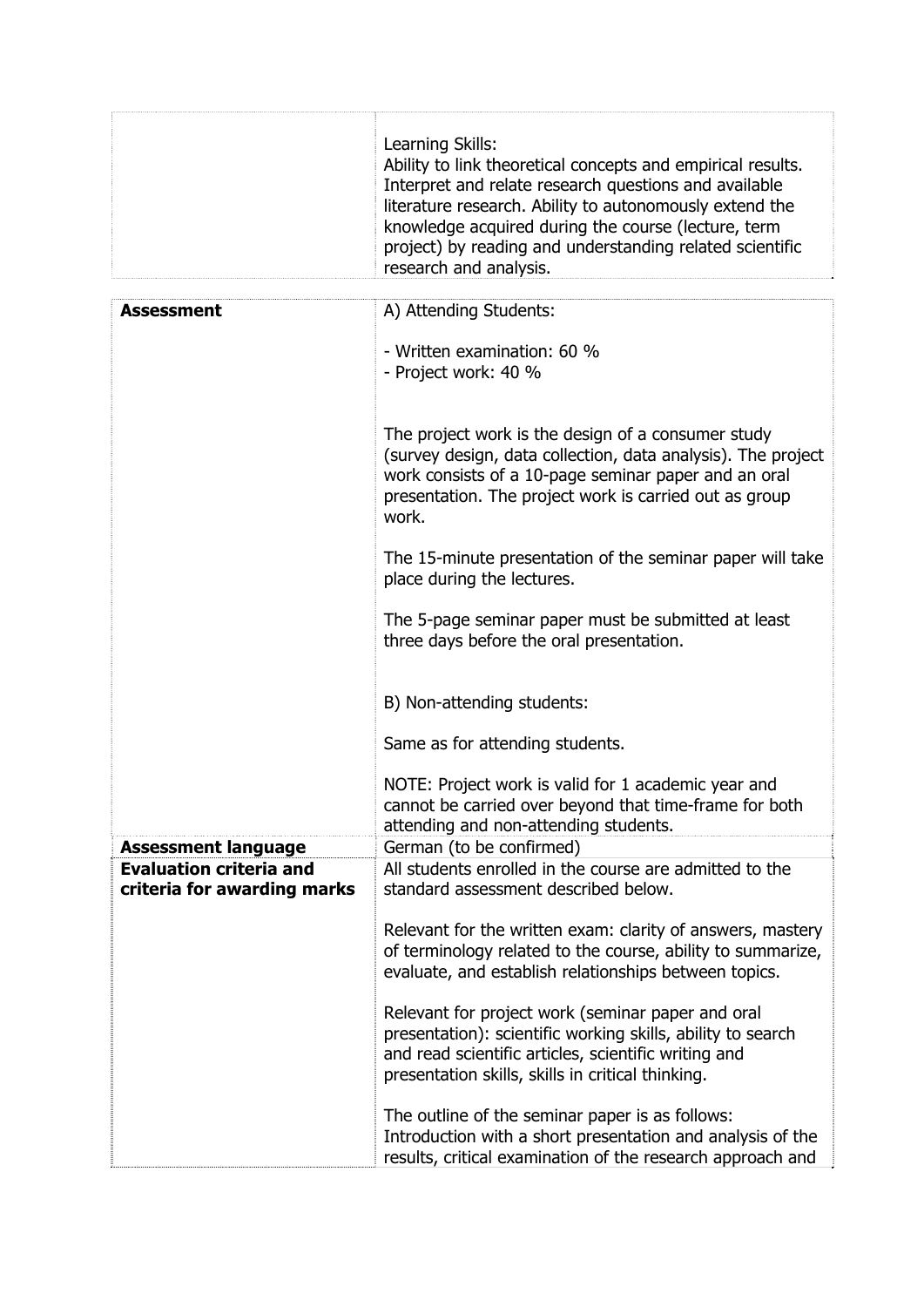|                   | results obtained, evaluation of relevant additional<br>references, synthesis and conclusions.                                                                                                                                                                                                                                                      |
|-------------------|----------------------------------------------------------------------------------------------------------------------------------------------------------------------------------------------------------------------------------------------------------------------------------------------------------------------------------------------------|
|                   | ATTENTION: The seminar paper has to be written<br>according to scientific standards and all sources have to<br>be cited. Afterwards the paper is checked with the<br>software TURNITIN. Unauthorized use of sources will be<br>considered an attempt to cheat and will be subject to the<br>sanctions provided for by the examination regulations. |
| Deculuad vaadinga | $+$ $-$                                                                                                                                                                                                                                                                                                                                            |

| <b>Required readings</b> | ∣t.b.a.                                                                                                                                                                                                                             |  |
|--------------------------|-------------------------------------------------------------------------------------------------------------------------------------------------------------------------------------------------------------------------------------|--|
|                          | <b>Supplementary readings</b>   t.b.a.   t.b.a.   t.b.a.   t.b.a.   t.b.a.   t.b.a.   t.b.a.   t.b.a.   t.b.a.   t.b.a.   t.b.a.   t.b.a.   t.b.a.   t.b.a.   t.b.a.   t.b.a.   t.b.a.   t.b.a.   t.b.a.   t.b.a.   t.b.a.   t.b.a. |  |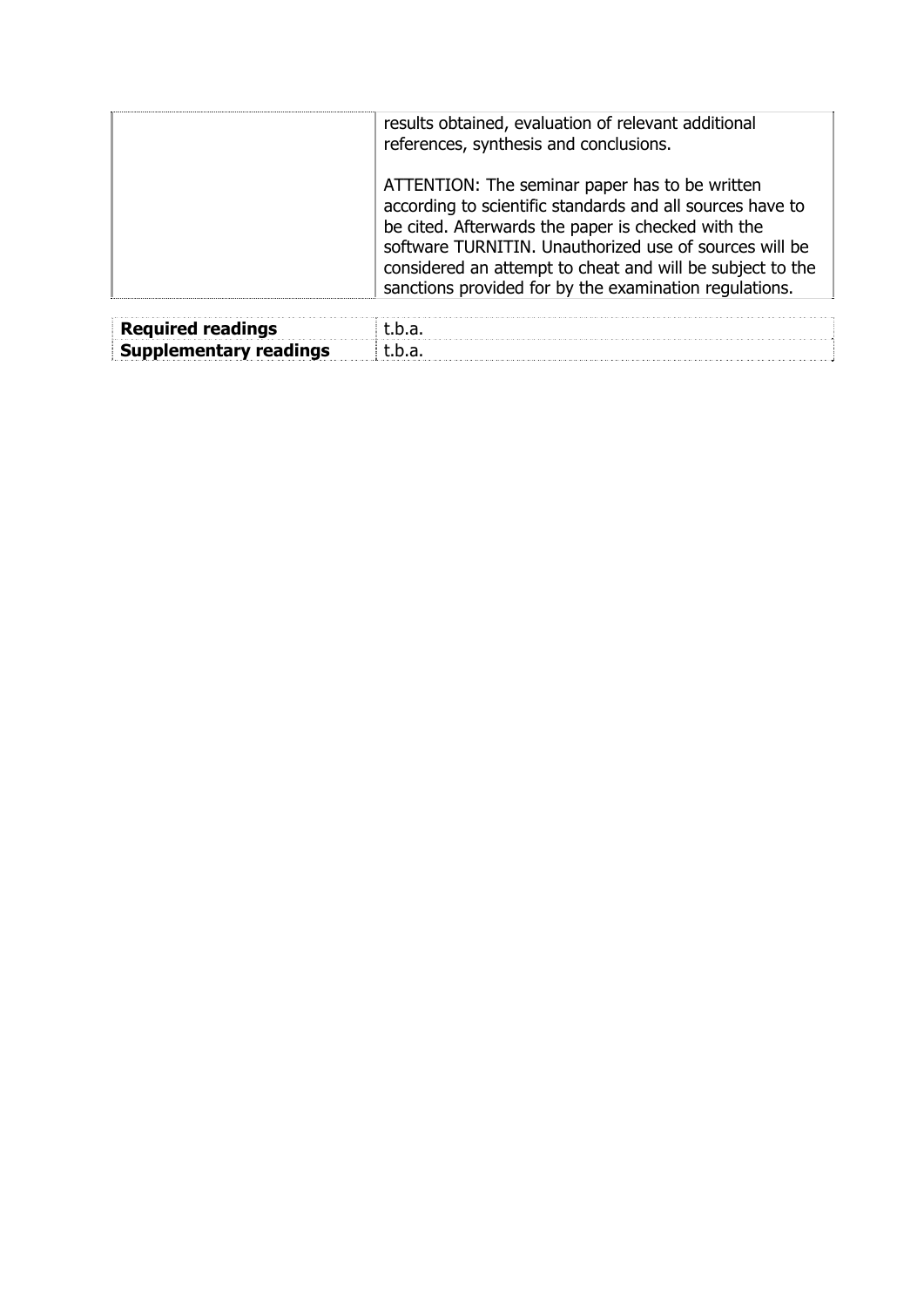| <b>Course title</b>               | Trends and Issues in Tourism Management      |
|-----------------------------------|----------------------------------------------|
| <b>Course code</b>                | 31013                                        |
| <b>Scientific sector</b>          | SECS-P/08                                    |
| <b>Degree</b>                     | Master in Tourism Management                 |
| <b>Semester and academic year</b> | 2nd Semester 2023/2024                       |
| Year                              | 2nd study year                               |
| <b>Credits</b>                    | 6                                            |
| <b>Modular</b>                    | <b>No</b>                                    |
|                                   |                                              |
| <b>Total lecturing hours</b>      | 36                                           |
| <b>Total lab hours</b>            |                                              |
| <b>Total exercise hours</b>       |                                              |
| <b>Attendance</b>                 | suggested, but not required                  |
|                                   |                                              |
| <b>Prerequisites</b>              | not foreseen                                 |
|                                   |                                              |
| Course page                       | https://www.unibz.it/en/faculties/economics- |
|                                   | management/master-tourism-management/course- |
|                                   | offering                                     |

| <b>Specific educational</b><br>objectives          | The course refers to the typical educational activities<br>chosen by the student and belongs to the scientific area<br>of Business Administration.<br>The aim of the course is to provide students with<br>concepts, models and techniques to analyse economic<br>and noneconomic factors necessary to identify and<br>evaluate the current trends and issues affecting the<br>tourism sector. It applies management and marketing<br>theories with the aim to evaluate complex business<br>problems and formulate strategies for tourism businesses<br>and destinations to face current issues and take<br>advantage of the latest trends. |
|----------------------------------------------------|---------------------------------------------------------------------------------------------------------------------------------------------------------------------------------------------------------------------------------------------------------------------------------------------------------------------------------------------------------------------------------------------------------------------------------------------------------------------------------------------------------------------------------------------------------------------------------------------------------------------------------------------|
|                                                    |                                                                                                                                                                                                                                                                                                                                                                                                                                                                                                                                                                                                                                             |
| <b>Lecturer</b>                                    | Dr. Sylvia Veronique Hubner                                                                                                                                                                                                                                                                                                                                                                                                                                                                                                                                                                                                                 |
|                                                    | SylviaVeronique.Hubner@unibz.it, Campus<br>Bozen/Bolzano, Office I3.07                                                                                                                                                                                                                                                                                                                                                                                                                                                                                                                                                                      |
|                                                    | https://www.unibz.it/en/faculties/economics-                                                                                                                                                                                                                                                                                                                                                                                                                                                                                                                                                                                                |
|                                                    | management/academic-staff/person/44368-sylvia-                                                                                                                                                                                                                                                                                                                                                                                                                                                                                                                                                                                              |
|                                                    | veronique-hubner                                                                                                                                                                                                                                                                                                                                                                                                                                                                                                                                                                                                                            |
| <b>Scientific sector of the</b><br><b>lecturer</b> | SECS-P/08                                                                                                                                                                                                                                                                                                                                                                                                                                                                                                                                                                                                                                   |
| <b>Teaching language</b>                           | German (to be confirmed)                                                                                                                                                                                                                                                                                                                                                                                                                                                                                                                                                                                                                    |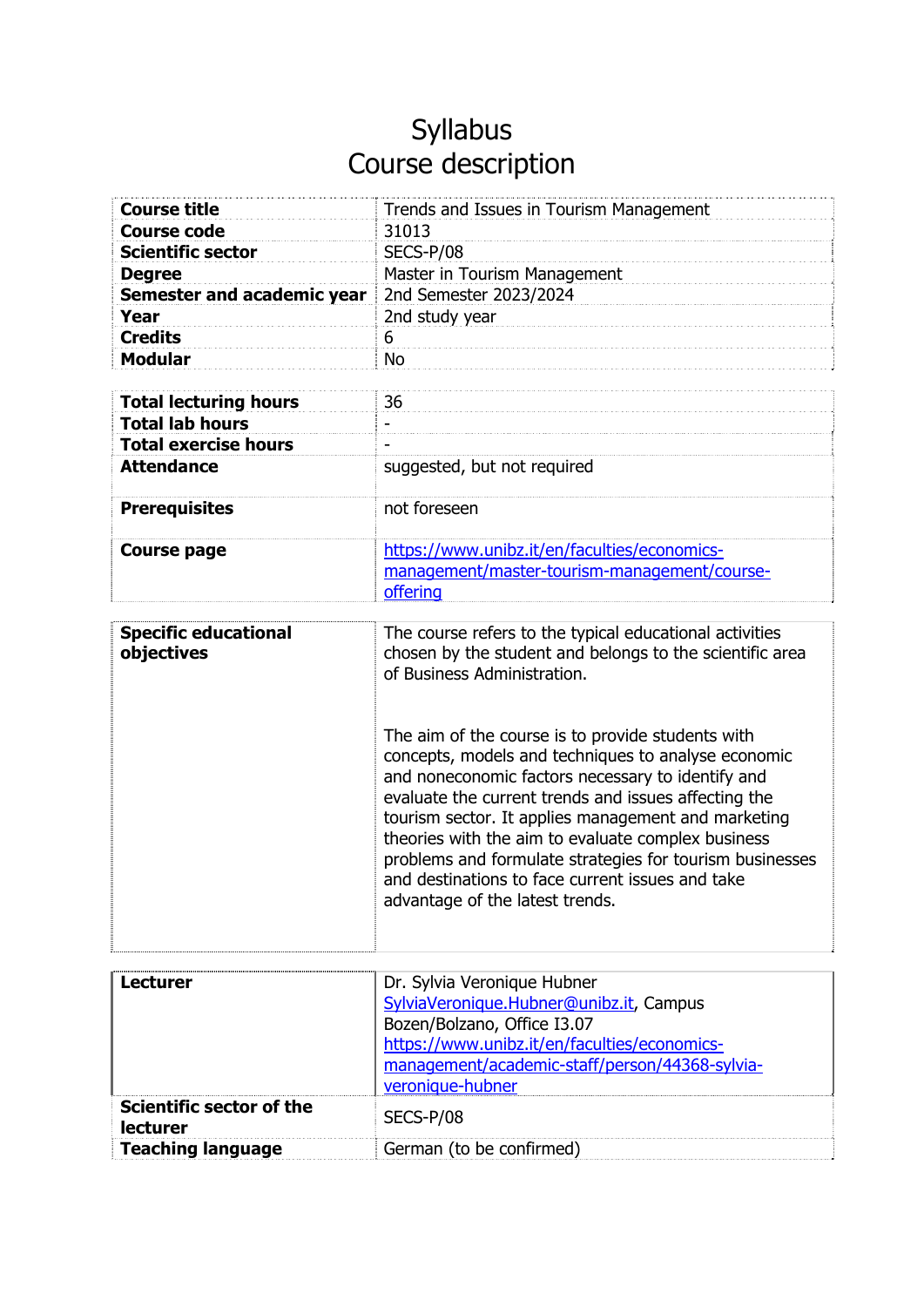| <b>Office hours</b>           | https://www.unibz.it/en/timetable/?department=26&degr                                                                                                                                                                                                                                                                                                                                                                                                                                                                                                                                                                                                                                                                                                                                                                                                                                                                                                                 |
|-------------------------------|-----------------------------------------------------------------------------------------------------------------------------------------------------------------------------------------------------------------------------------------------------------------------------------------------------------------------------------------------------------------------------------------------------------------------------------------------------------------------------------------------------------------------------------------------------------------------------------------------------------------------------------------------------------------------------------------------------------------------------------------------------------------------------------------------------------------------------------------------------------------------------------------------------------------------------------------------------------------------|
|                               | ee=13009%2C13134                                                                                                                                                                                                                                                                                                                                                                                                                                                                                                                                                                                                                                                                                                                                                                                                                                                                                                                                                      |
| <b>Lecturing assistant</b>    |                                                                                                                                                                                                                                                                                                                                                                                                                                                                                                                                                                                                                                                                                                                                                                                                                                                                                                                                                                       |
| <b>Teaching assistant</b>     |                                                                                                                                                                                                                                                                                                                                                                                                                                                                                                                                                                                                                                                                                                                                                                                                                                                                                                                                                                       |
| <b>Office hours</b>           |                                                                                                                                                                                                                                                                                                                                                                                                                                                                                                                                                                                                                                                                                                                                                                                                                                                                                                                                                                       |
| <b>List of topics covered</b> | Climate change and tourism<br>$\bullet$<br>Green consumer behaviour in tourism<br>$\bullet$<br>Crisis management in tourism<br>$\bullet$<br>Overtourism<br>$\bullet$<br>New forms of business tourism<br>$\bullet$<br>Tourism and wellbeing<br>$\bullet$<br>Disruptive innovations in tourism<br>$\bullet$                                                                                                                                                                                                                                                                                                                                                                                                                                                                                                                                                                                                                                                            |
| <b>Teaching format</b>        | Frontal lectures with intensive interaction                                                                                                                                                                                                                                                                                                                                                                                                                                                                                                                                                                                                                                                                                                                                                                                                                                                                                                                           |
| <b>Learning outcomes</b>      | Knowledge and understanding:<br>Knowledge and understanding of concepts, models<br>and techniques to exploit market opportunities in<br>tourism according to the latest trends<br>Knowledge and understanding of current trends<br>$\bullet$<br>and issues in the development of sustainable<br>tourism<br>Knowledge and understanding of current and new<br>formats relevant for competitiveness of tourism<br>businesses and destination.<br>Applying knowledge and understanding:<br>Ability to recognize the major current issues and<br>$\bullet$<br>latest trends shaping the tourism sector.<br>Ability to apply theories and models to formulate<br>strategies for tourism businesses and destinations<br>to face current issues and take advantage of the<br>latest trends. Ability to recognize and apply<br>effective strategies, tools and practices to<br>establish collaboration among tourism<br>stakeholders for the development of smart<br>tourism. |
|                               | Making judgments:<br>Acquire the ability to gather and interpret relevant<br>data to forecast change in the global tourism<br>environment and to make judgments for successful<br>strategies<br>Making judgments on the competitiveness of tourism<br>$\bullet$<br>destinations and firms in a dynamic environment<br>Have the ability to integrate knowledge and handle<br>complexity for formulating decisions about the impact<br>of global environmental and digital factors on the<br>international tourism market and the market<br>opportunities that may arise.                                                                                                                                                                                                                                                                                                                                                                                               |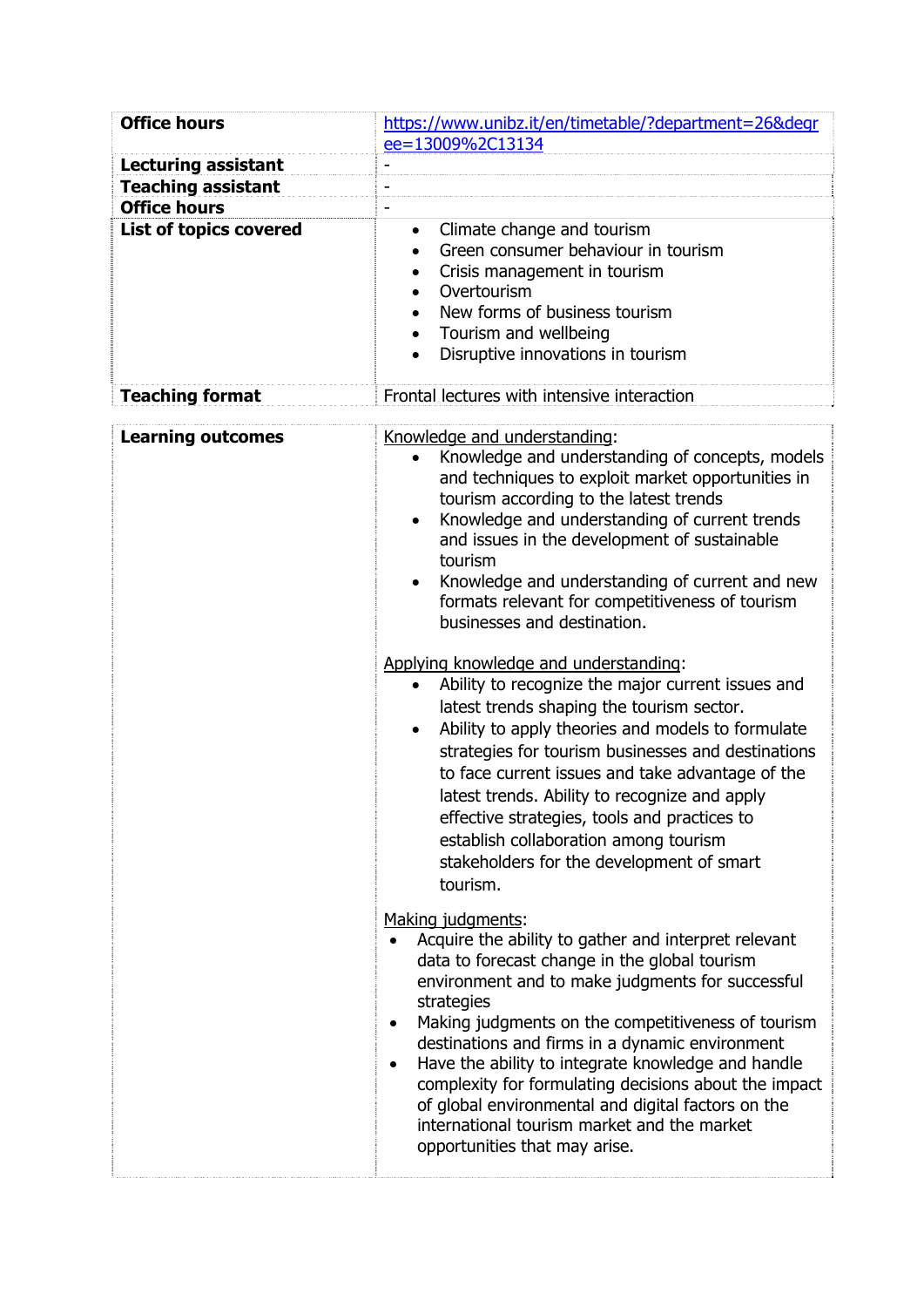| Communication skills:<br>Communication skills to present in a consistent and<br>$\bullet$<br>convincing way the development of competitive and<br>sustainable strategies for tourism firms and<br>destinations<br>• Communicate information, ideas, problems and<br>solutions related to the identification and exploitation<br>of market opportunities in tourism.             |
|---------------------------------------------------------------------------------------------------------------------------------------------------------------------------------------------------------------------------------------------------------------------------------------------------------------------------------------------------------------------------------|
| Learning skills:<br>Ability to establish interdisciplinary understanding and<br>links among the heterogeneous required readings<br>about management and marketing trends and issues<br>in an autonomous and independent way<br>Ability to apply a historical approach to contextualize,<br>$\bullet$<br>interpret and forecast the (future) evolution of the<br>tourism market. |

| <b>Assessment</b>                                             | The form and quantity of assessment will be advised short<br>before the start of the semester.<br>The assessment will include a mix of project work and<br>written exam.                                                                                         |
|---------------------------------------------------------------|------------------------------------------------------------------------------------------------------------------------------------------------------------------------------------------------------------------------------------------------------------------|
| <b>Assessment language</b>                                    | German (to be confirmed)                                                                                                                                                                                                                                         |
| <b>Evaluation criteria and</b><br>criteria for awarding marks | Students will be evaluated based on the clarity of the<br>answers given, the mastery of technical language, ability<br>to summarize, evaluate, and establish relationships<br>between topics, skills in critical thinking, ability to<br>summarize in own words. |
| <b>Required readings</b>                                      | Academic papers uploaded on Reserve Collection by the<br>professor.                                                                                                                                                                                              |
| <b>Supplementary readings</b>                                 | Case studies and other academic papers distributed in<br>class and/or uploaded on Reserve Collection.                                                                                                                                                            |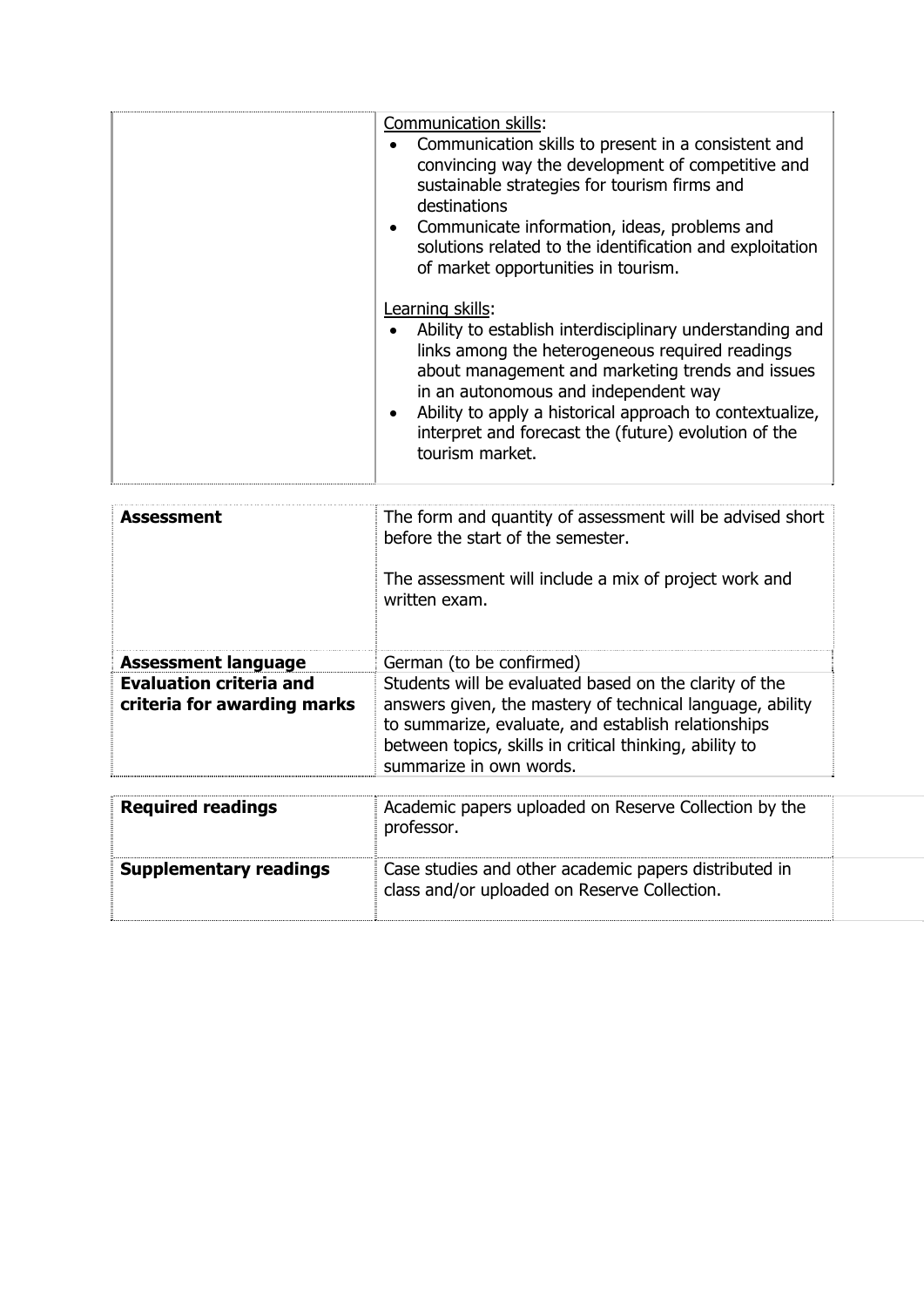| <b>Course title</b>          | Managing Family Businesses in Tourism        |
|------------------------------|----------------------------------------------|
| <b>Course code</b>           | 31014                                        |
| <b>Scientific sector</b>     | SECS-P/08                                    |
| <b>Degree</b>                | Master in Tourism Management                 |
| Semester and academic year   | 2nd Semester 2023/2024                       |
| Year                         | 2nd study year                               |
| <b>Credits</b>               | 6                                            |
| <b>Modular</b>               | <b>No</b>                                    |
|                              |                                              |
| <b>Total lecturing hours</b> | 36                                           |
| <b>Total lab hours</b>       |                                              |
| <b>Total exercise hours</b>  |                                              |
| <b>Attendance</b>            | Highly reccommended, but not required        |
|                              |                                              |
| <b>Prerequisites</b>         | not foreseen                                 |
|                              |                                              |
| <b>Course page</b>           | https://www.unibz.it/en/faculties/economics- |
|                              | management/master-tourism-management/course- |
|                              | offering                                     |

| <b>Specific educational</b><br>objectives | The course refers to the typical educational activities<br>chosen by the student and belongs to the scientific area<br>of Business Administration. Being naturally<br>multidisciplinary, it draws on a wide range of<br>management disciplines.                                                                                                                                                                                                                                                                                                                                                                                                                                                                                                                                                                                                                                                                                                       |
|-------------------------------------------|-------------------------------------------------------------------------------------------------------------------------------------------------------------------------------------------------------------------------------------------------------------------------------------------------------------------------------------------------------------------------------------------------------------------------------------------------------------------------------------------------------------------------------------------------------------------------------------------------------------------------------------------------------------------------------------------------------------------------------------------------------------------------------------------------------------------------------------------------------------------------------------------------------------------------------------------------------|
|                                           | Family businesses are the most prevalent form of<br>business organization in global tourism. Family<br>involvement causes family businesses to have unique<br>organisational goals, structures and resources that<br>eventually create distinctive management challenges for<br>owners and managers. The family is an important source<br>of competitive advantage for many firms, on the other<br>hand it may cause serious dysfunctions in the business.<br>For these reasons, family businesses require distinctive<br>strategies and managerial practices in order to achieve<br>success.<br>What is more, international figures show that only a<br>marginal number of family enterprises survives<br>generational transitions. How can family enterprises<br>achieve a match between internal organizational<br>capabilities and external environmental conditions that<br>facilitates improved performance, potentially across<br>generations? |
|                                           | This course provides students with theoretical frameworks<br>and practical tools to build an enlightened understanding                                                                                                                                                                                                                                                                                                                                                                                                                                                                                                                                                                                                                                                                                                                                                                                                                                |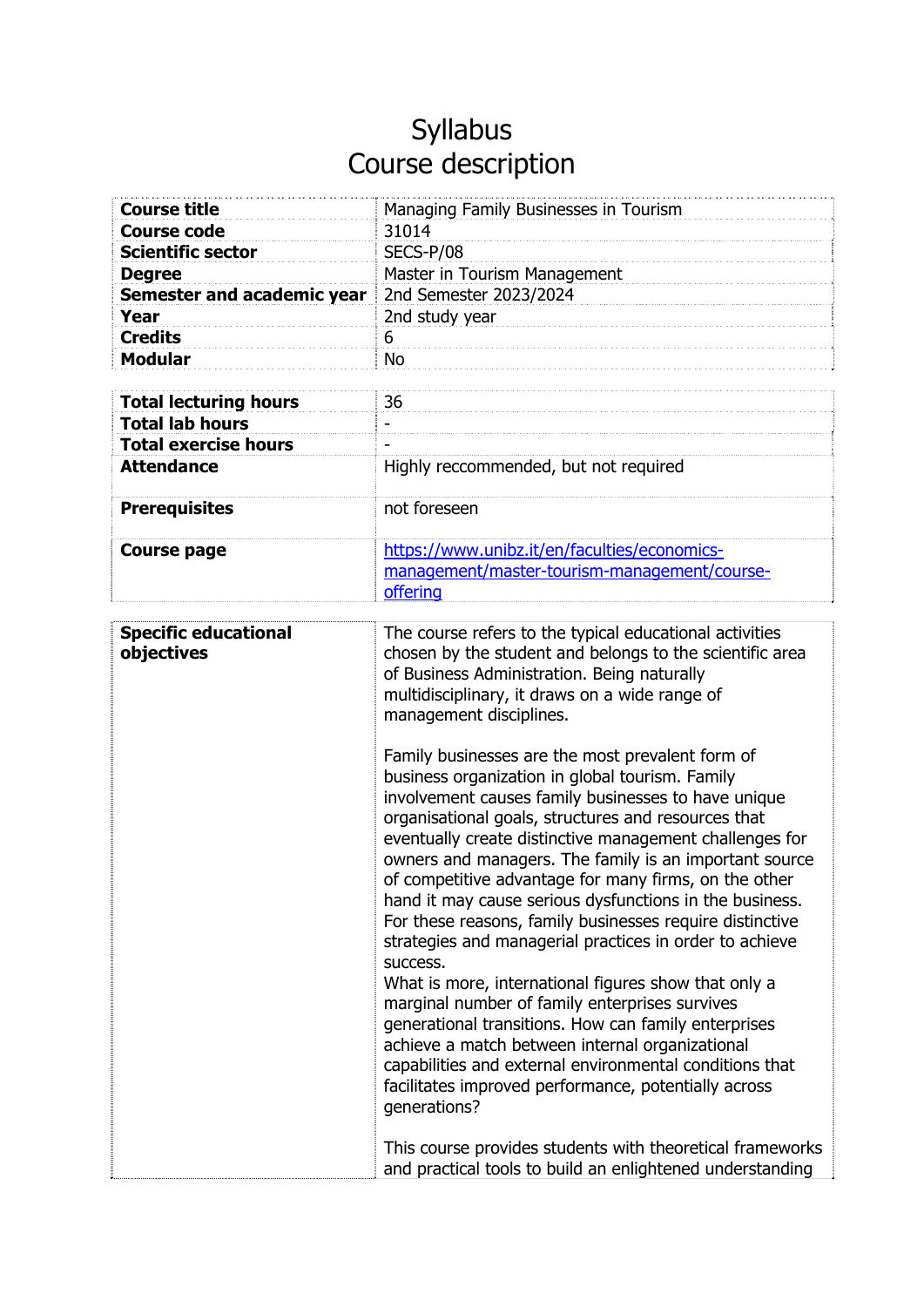|                                                 | of how to work entrepreneurially and professionally, in<br>and with family firms, and effectively manage the unique<br>challenges and dilemmas faced by family enterprises in<br>the tourism sector and beyond. Topics covered include<br>family business governance, strategic management,<br>family-driven innovation and entrepreneurial<br>management, leadership succession, family-centred goals<br>and goal setting processes, lifecycles and temporal family<br>dynamics, professionalization and stakeholder<br>management. |
|-------------------------------------------------|--------------------------------------------------------------------------------------------------------------------------------------------------------------------------------------------------------------------------------------------------------------------------------------------------------------------------------------------------------------------------------------------------------------------------------------------------------------------------------------------------------------------------------------|
|                                                 | This course will be beneficial to those students who are<br>members of a family with established business interests,<br>will likely find themselves working for a family-owned<br>firm, and/or might be associated with such organizations<br>in a professional capacity through such roles as<br>consultant, accountant, lawyer, banker or even<br>researcher.                                                                                                                                                                      |
|                                                 | The course includes guest lectures from local, national<br>and international family business leaders, consultants and<br>experts, consistent with the practice-oriented nature of<br>this course and the goal of the Unibz Centre for Family<br>Business Management to foster interactions and<br>connections between the students and the surrounding<br>business and entrepreneurial community.                                                                                                                                    |
| <b>Lecturer</b>                                 | Dr. Paola Rovelli Paola.Rovelli@unibz.it, Campus<br>Bozen/Bolzano<br>https://www.unibz.it/en/faculties/economics-<br>management/academic-staff/person/38337-paola-rovelli                                                                                                                                                                                                                                                                                                                                                            |
| <b>Scientific sector of the</b><br>lecturer     | SECS-P/08                                                                                                                                                                                                                                                                                                                                                                                                                                                                                                                            |
| <b>Teaching language</b><br><b>Office hours</b> | English (to be confirmed)<br>https://www.unibz.it/en/timetable/?department=26&degr<br>ee=13009%2C13134                                                                                                                                                                                                                                                                                                                                                                                                                               |
| <b>Lecturing assistant</b>                      |                                                                                                                                                                                                                                                                                                                                                                                                                                                                                                                                      |
| <b>Teaching assistant</b>                       | $\overline{a}$                                                                                                                                                                                                                                                                                                                                                                                                                                                                                                                       |

| Teaching assistant            |                                                                                                                                                                                                                                                                                                                                                                                                               |
|-------------------------------|---------------------------------------------------------------------------------------------------------------------------------------------------------------------------------------------------------------------------------------------------------------------------------------------------------------------------------------------------------------------------------------------------------------|
| <b>Office hours</b>           | -                                                                                                                                                                                                                                                                                                                                                                                                             |
| <b>List of topics covered</b> | Introduction to family business in tourism:<br>$\bullet$<br>resources, and economic and noneconomic goals<br>Conceptual models, types and heterogeneity of<br>$\bullet$<br>family firms<br>Managing leadership succession in family firms<br>$\bullet$<br>Innovation and technology management in family<br>$\bullet$<br>firms<br>Managing agency and trust relationships in the<br>$\bullet$<br>family firms |
|                               | Professionalization, growth and family business<br>governance                                                                                                                                                                                                                                                                                                                                                 |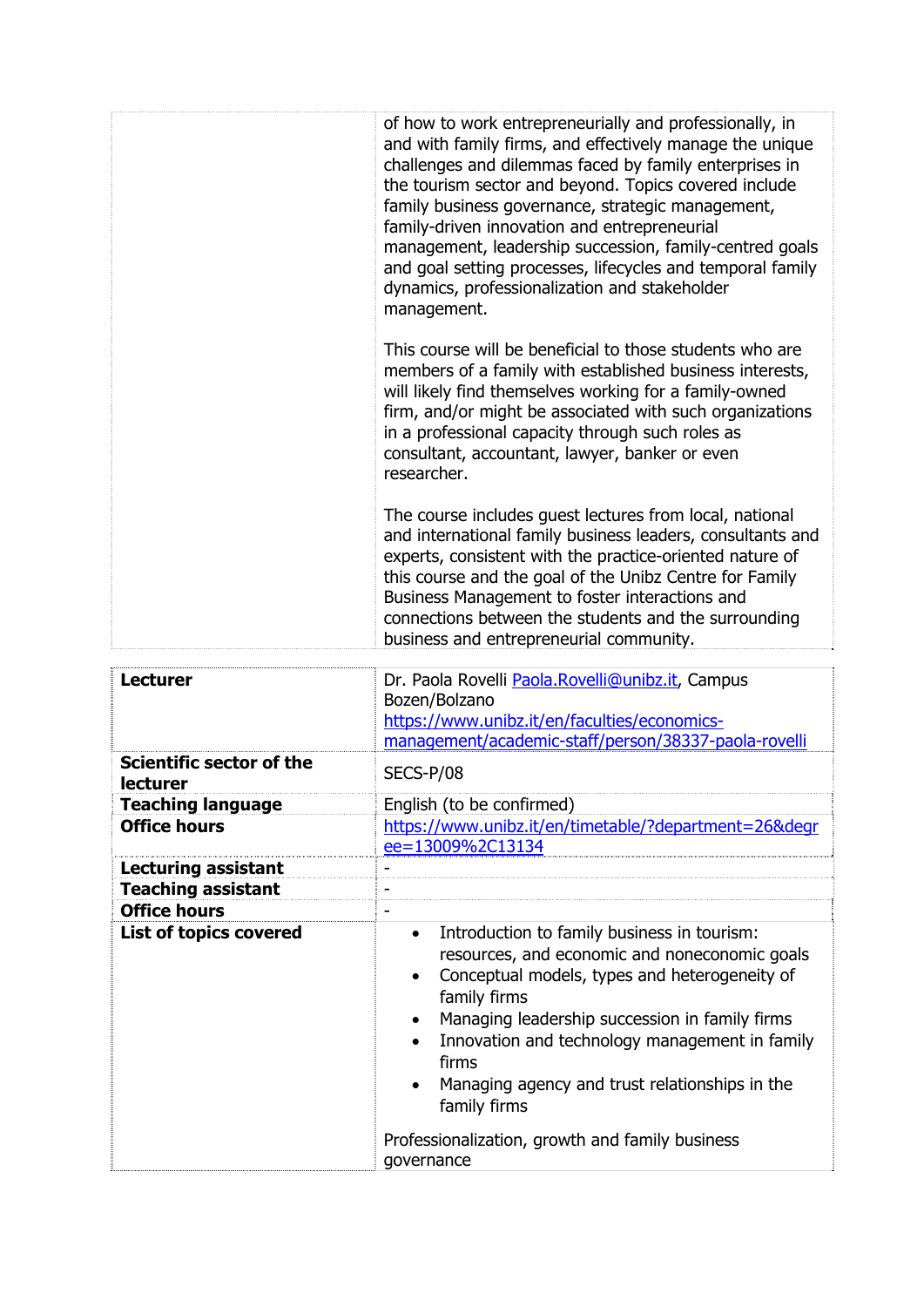| <b>Teaching format</b>     | Frontal lectures, guest speeches from industry experts, in-<br>class discussions, case studies and projects. The case<br>studies are discussed in class and students will receive an<br>assessment for each case study discussion.                                                                                                                 |
|----------------------------|----------------------------------------------------------------------------------------------------------------------------------------------------------------------------------------------------------------------------------------------------------------------------------------------------------------------------------------------------|
| <b>Learning outcomes</b>   | Knowledge and understanding<br>• Appreciate and understand the role of families in<br>enterprises<br>Understand the unique strategic and managerial<br>challenges for family enterprises<br>Understand theoretical concepts related to family<br>enterprises                                                                                       |
|                            | Applying knowledge and understanding<br>• Assess the role of families for creating and sustaining<br>competitive advantage and disadvantages<br>Critically evaluate strengths and weaknesses of family<br>enterprises in context<br>Understand key dimensions of family influence and<br>their organizational implications                         |
|                            | Making judgments<br>Make judgements about the distinctive organisational<br>and managerial implications of family influence on<br>business enterprises<br>Critically appraise alternative approaches to<br>managing family enterprises<br>Evaluate the advantages and disadvantages of family<br>enterprises                                       |
|                            | <b>Communication skills</b><br>Develop communication skills for presenting and<br>discussing family business case studies                                                                                                                                                                                                                          |
|                            | Learning skills<br>Identify critical issues in family enterprises and find<br>organizational solutions<br>• Systematically choose between different routes of<br>action in the family enterprise<br>Create and evaluate concepts related to family<br>enterprises                                                                                  |
|                            |                                                                                                                                                                                                                                                                                                                                                    |
| <b>Assessment</b>          | Written and oral: written exam with review<br>questions, in-class oral project work presentation<br>(analysis of a family business case) and discussions<br>• Project work done in groups or, for non-attending<br>students, individually<br>NOTE: Project work are valid for 1 academic year and<br>cannot be carried over beyond that time-frame |
| <b>Assessment language</b> | English (to be confirmed)                                                                                                                                                                                                                                                                                                                          |
|                            |                                                                                                                                                                                                                                                                                                                                                    |